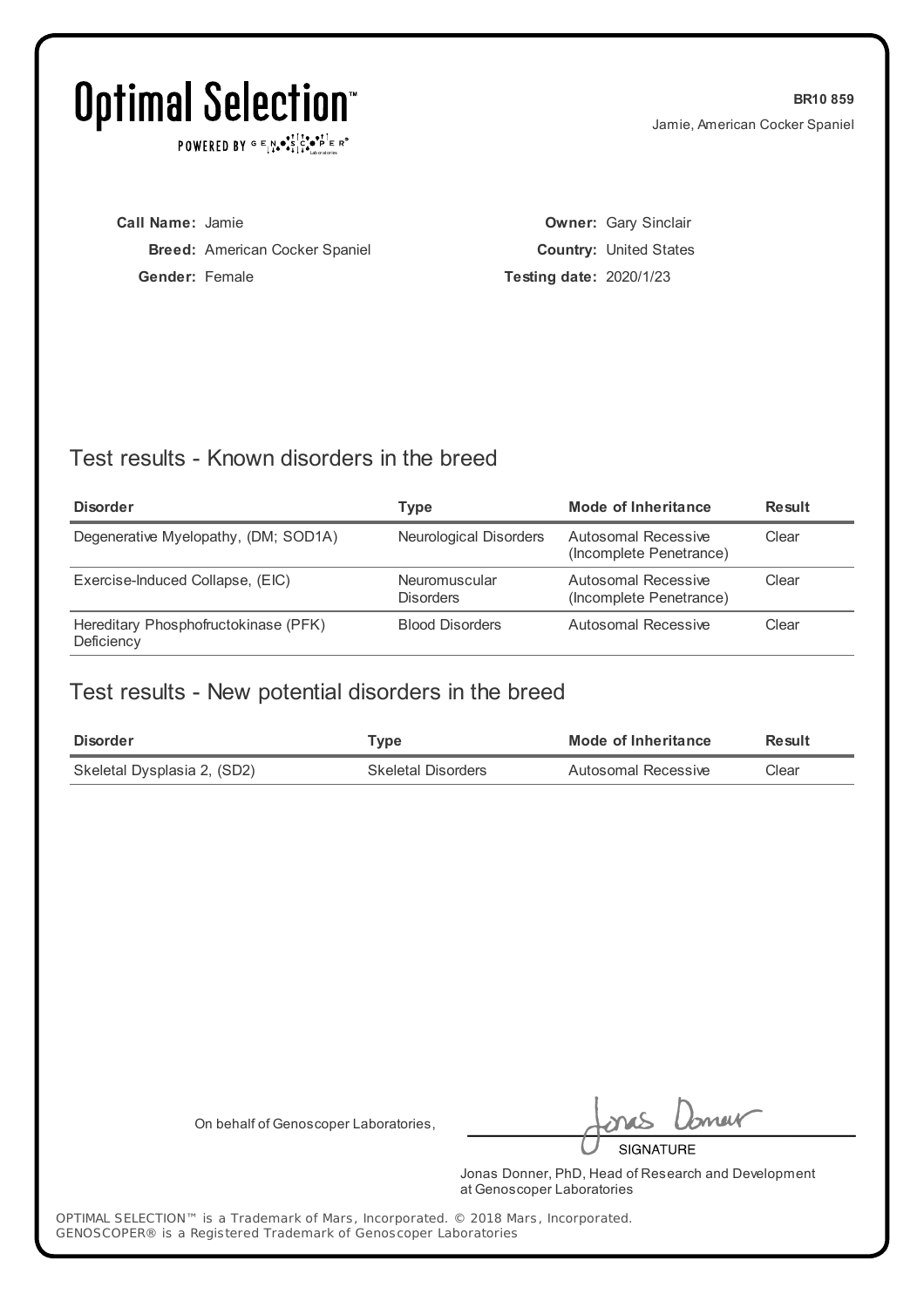POWERED BY  $G \in N_{\bullet} \bullet_{\bullet}^{\dagger} \mathbb{I}_{\bullet}^{\dagger} \bullet_{\mathbf{P}}^{\dagger} \mathbb{E} \mathbb{R}^{\circ}$ 

**BR10 859** Jamie, American Cocker Spaniel

**Call Name:** Jamie **Breed:** American Cocker Spaniel **Gender:** Female

**Owner:** Gary Sinclair **Country:** United States **Testing date:** 2020/1/23

## Test results for pharmacogenetics

| <b>Disorder</b>                                           | Mode of Inheritance | Result |
|-----------------------------------------------------------|---------------------|--------|
| Multi-Drug Resistance 1, (MDR1) or Ivermectin Sensitivity | Autosomal Dominant  | Clear  |

On behalf of Genoscoper Laboratories,

meik

**SIGNATURE** 

Jonas Donner, PhD, Head of Research and Development at Genoscoper Laboratories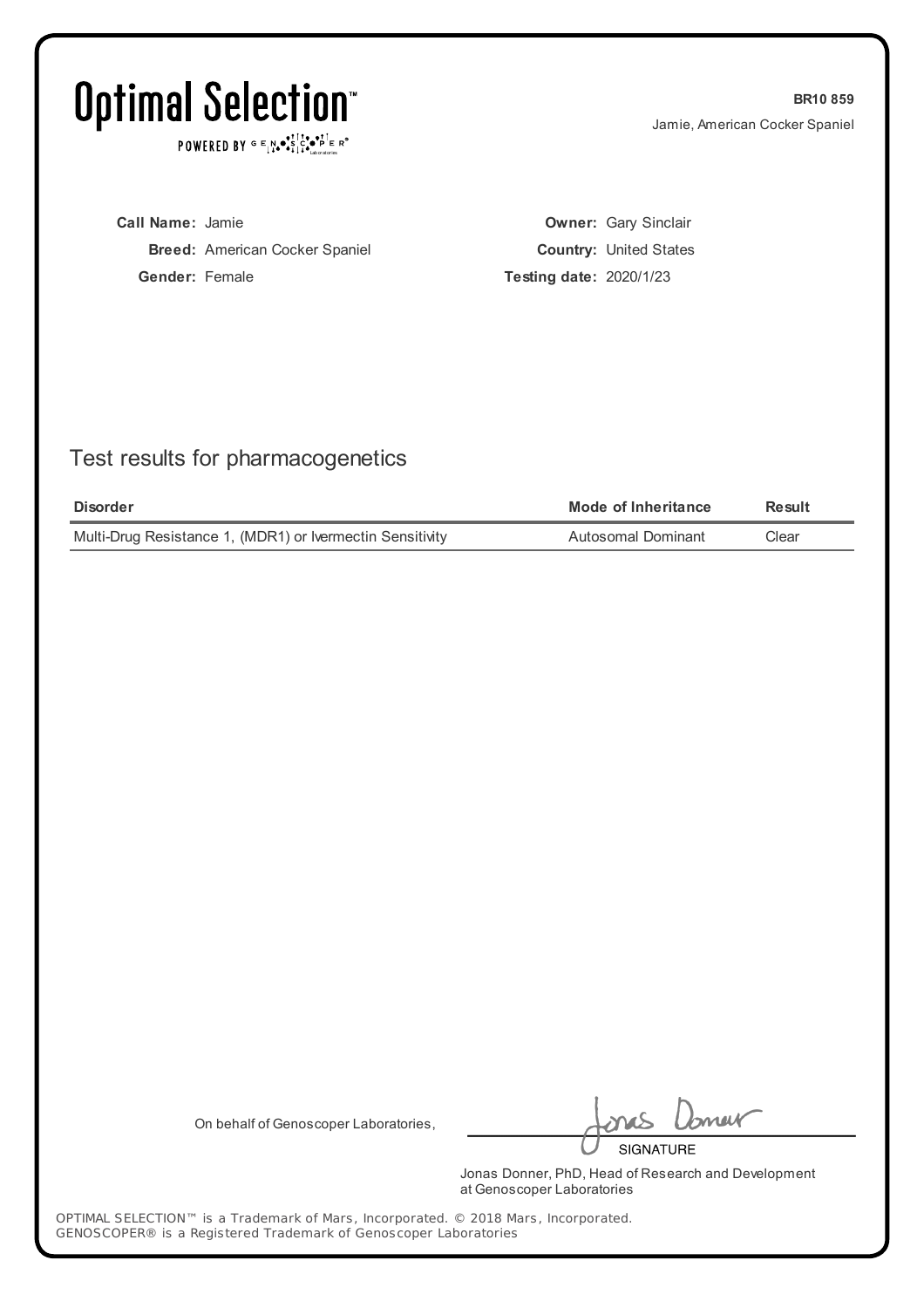POWERED BY  $G \in N_{\bullet} \bullet_{\bullet}^{\dagger} \mathbb{I}_{\bullet}^{\dagger} \bullet_{\mathbf{P}}^{\dagger} \mathbb{E} \mathbb{R}^{\circ}$ 

**BR10 859** Jamie, American Cocker Spaniel

**Call Name:** Jamie **Breed:** American Cocker Spaniel **Gender:** Female

**Owner:** Gary Sinclair **Country:** United States **Testing date:** 2020/1/23

## Test results - Traits - page 1

#### **Coat Type**

| Trait                                                                 |               | <b>Genotype Description</b>                                                                                           |
|-----------------------------------------------------------------------|---------------|-----------------------------------------------------------------------------------------------------------------------|
| Coat Length                                                           | $\frac{1}{1}$ | The dog is genetically long-haired.                                                                                   |
| Furnishings / Improper Coat in<br>Portuguese Water Dogs (marker test) | GG/CC         | The dog is not genetically likely to express furnishings.                                                             |
| KRT71 c.451C>T (p.Arg151Trp)                                          | C/C           | The dog does not carry any copies of the tested allele causing<br>curly coat. The dog most likely has non-curly hair. |
| $MC5R$ c.237A>T                                                       | T/T           | The dog has two copies of the allele associated with low<br>shedding. The dog is likely average or low shedder.       |
| SGK3 (p.Val96Glyfs)                                                   | $\frac{1}{1}$ | The dog does not carry the tested hairlessness allele of the<br>American Hairless Terrier.                            |
| SGK3 c.137 138insT (p.Glu47Glyfs)                                     | D/D           | The dog does not carry the tested hairlessness allele of the<br>Scottish Deerhound.                                   |

On behalf of Genoscoper Laboratories,

meik

**SIGNATURE** 

Jonas Donner, PhD, Head of Research and Development at Genoscoper Laboratories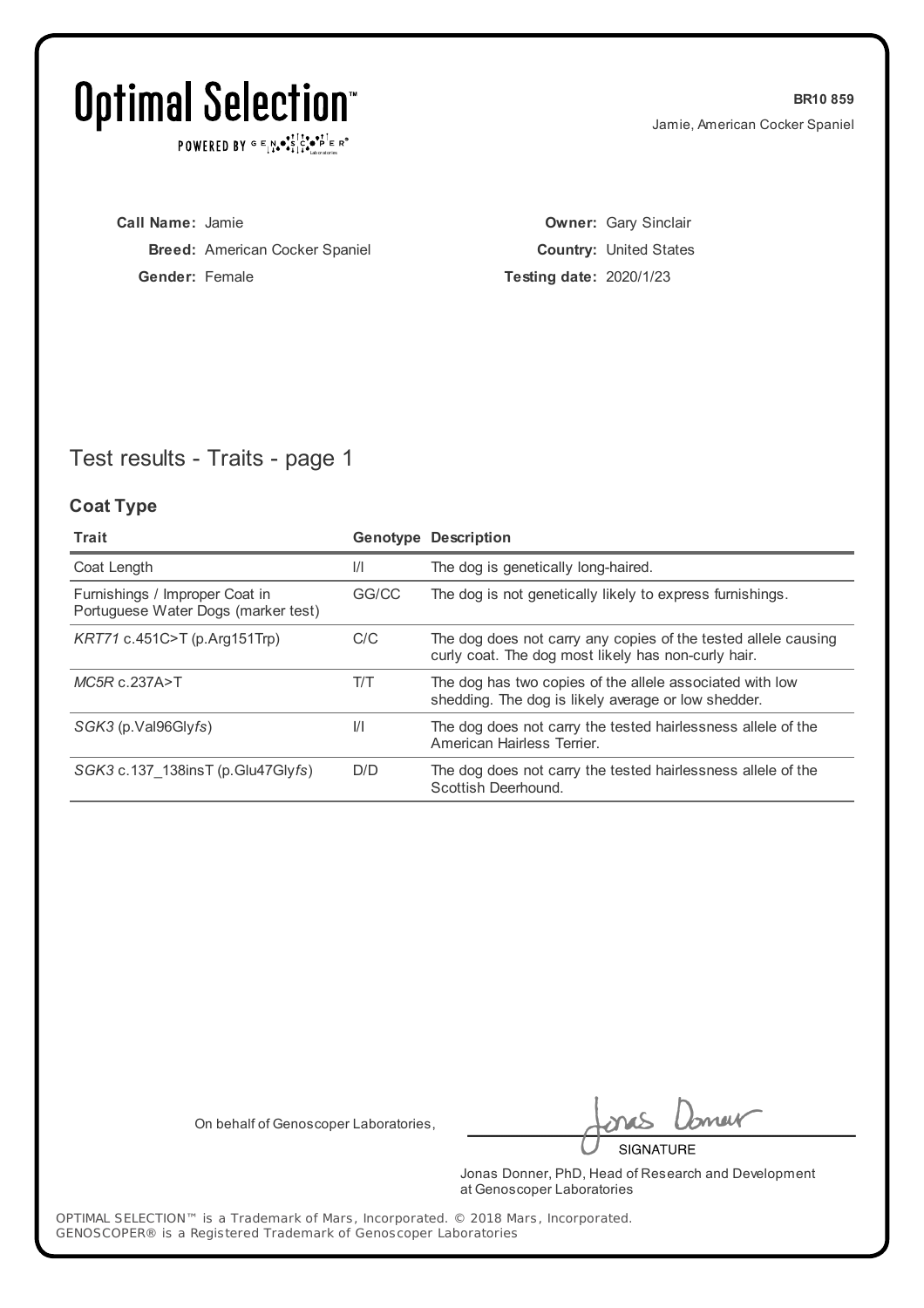POWERED BY  $G \in N_{\bullet} \bullet_{\bullet}^{\dagger} \mathbb{I}_{\bullet}^{\dagger} \bullet_{\mathbf{P}}^{\dagger} \mathbb{E} \mathbb{R}^{\circ}$ 

**BR10 859** Jamie, American Cocker Spaniel

**Call Name:** Jamie **Breed:** American Cocker Spaniel **Gender:** Female

**Owner:** Gary Sinclair **Country:** United States **Testing date:** 2020/1/23

## Test results - Traits - page 2

#### **Coat Color**

| <b>Trait</b>                                         | Genotype                                                | <b>Description</b>                                                                                                            |
|------------------------------------------------------|---------------------------------------------------------|-------------------------------------------------------------------------------------------------------------------------------|
| Color Locus E - Extensions e/e                       |                                                         | The dog has recessive red coat color.                                                                                         |
| Color Locus B - Brown                                | B/B                                                     | The dog is not likely to have brown pigment.                                                                                  |
| Color Locus K - Dominant<br><b>Black</b>             | $KB/ky \parallel KB/kbr \parallel$<br>kbr/ky    kbr/kbr | The dog is genetically dominant black or brindle.                                                                             |
| Color Locus A - Agouti                               | at/at                                                   | The dog has genetically tan points or saddle tan pattern.                                                                     |
| Color Locus S - Piebald or<br>extreme white spotting | S/S                                                     | The dog is likely to have solid coat color with minimal white.                                                                |
| Color Locus H - Harlequin                            | h/h                                                     | The dog doesn't have harleguin pattern.                                                                                       |
| Dilution (d <sup>2</sup> allele)                     | G/G                                                     | The dog does not carry any copies of the rare d2 allele associated<br>with dilution in Chow Chow, Sloughi and Thai Ridgeback. |
| Merle (M allele)                                     | m/m                                                     | The dog is genetically non-merle and does not carry a SILV gene<br>SINE insertion.                                            |
| Saddle Tan (RALY gene<br>dupl.)                      | $-/-$                                                   | The dog may have saddle tan pattern if it has also tan point genotype<br>at the A locus.                                      |
| Albinism (caL-allele)                                | C/C                                                     | The dog does not carry the tested mutation for albinism.                                                                      |

On behalf of Genoscoper Laboratories,

meik

**SIGNATURE** 

Jonas Donner, PhD, Head of Research and Development at Genoscoper Laboratories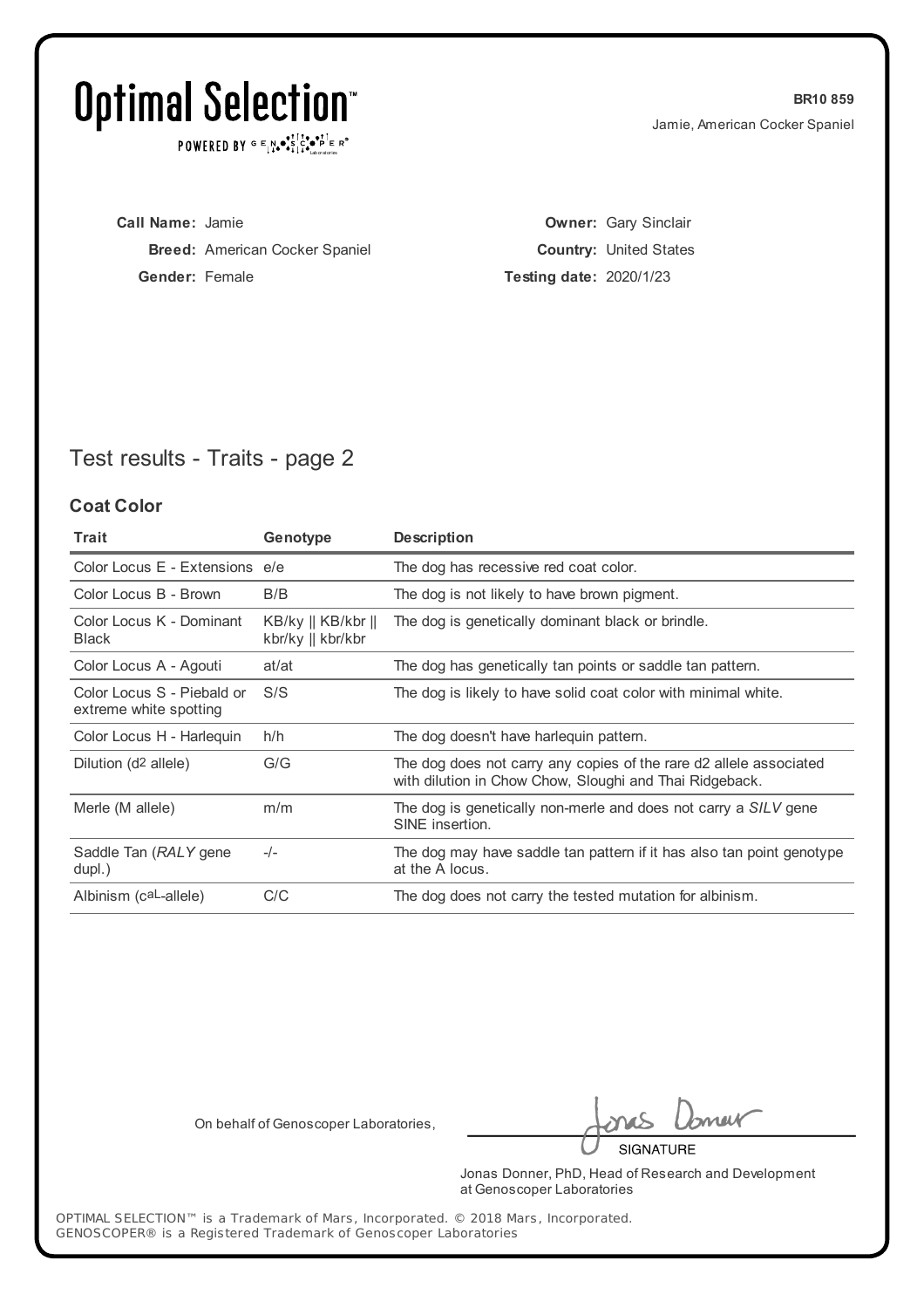POWERED BY  $G \in N_{\bullet} \bullet_{\bullet}^{\dagger} \mathbb{I}_{\bullet}^{\dagger} \bullet_{\mathbf{P}}^{\dagger} \mathbb{E} \mathbb{R}^{\circ}$ 

**BR10 859** Jamie, American Cocker Spaniel

**Call Name:** Jamie **Breed:** American Cocker Spaniel **Gender:** Female

**Owner:** Gary Sinclair **Country:** United States **Testing date:** 2020/1/23

## Test results - Traits - page 3

#### **Body Size**

| Trait                                     |     | <b>Genotype Description</b>                                                                                                               |
|-------------------------------------------|-----|-------------------------------------------------------------------------------------------------------------------------------------------|
| IGF1 (chr15:41221438) A/A                 |     | The dog is homozygous for the derived allele typically associated with small body<br>mass.                                                |
| IGF1Rc.611G>A<br>(p. Arg204His)           | G/G | The dog carries two ancestral alleles typically found in larger-sized breeds.                                                             |
| ACSL4<br>chrX.82919525C>T                 | C/C | The dog doesn't have the allele associated with large skeletal size and heavy<br>muscling with considerable back fat thickness.           |
| IGSF1 p.Asp768Glu                         | A/C | The dog has one copy of the allele associated with heavy muscling.                                                                        |
| IRS4 chrX:82296039                        | G/G | The dog doesn't have the allele associated with large body size.                                                                          |
| FGF4 insertion                            | D/D | The dog is homozygous for the ancient allele. The dog is likely to have legs of<br>normal length.                                         |
| STC2 (chr4:39182836)                      | A/T | The dog carries one copy of the allele associated with reduced body size and one<br>copy of the allele associated with no size reduction. |
| Body size, GHR1 gene A/G<br>variant E191K |     | The dog carries one ancestral allele and one derived allele.                                                                              |
| GHR2 (p.Pro177Leu)                        | C/C | The dog has two copies of the ancestral allele associated with larger body size.                                                          |
| HMGA2                                     | G/G | The dog has two copies of the ancestral allele associated with larger body size.                                                          |

On behalf of Genoscoper Laboratories,

neit **SIGNATURE** 

Jonas Donner, PhD, Head of Research and Development at Genoscoper Laboratories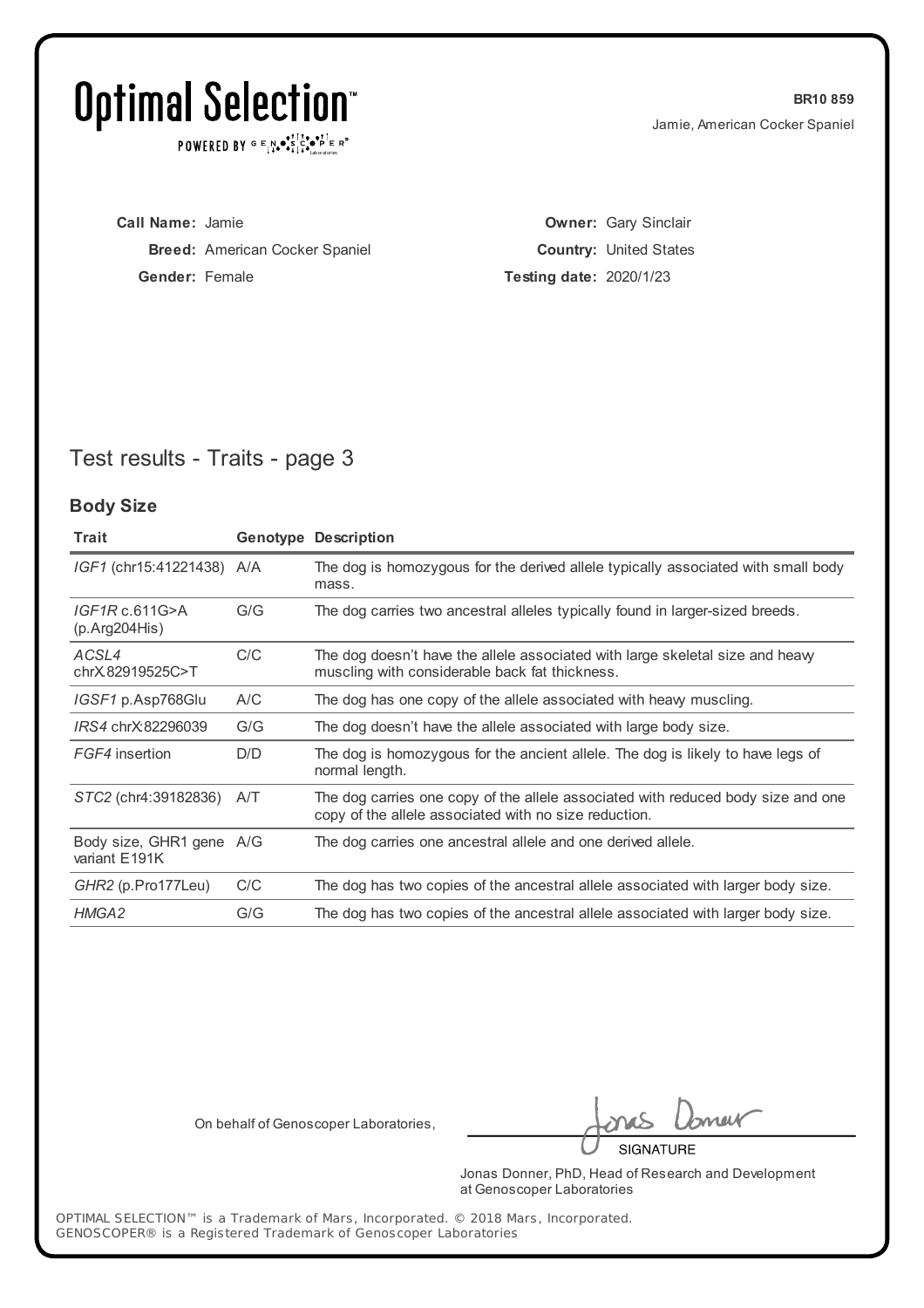POWERED BY  $G \in N \cdot S$   $C \cdot S \cdot P$   $E \cdot R$ <sup>o</sup>

**BR10 859** Jamie, American Cocker Spaniel

| <b>Call Name: Jamie</b> |                                       |
|-------------------------|---------------------------------------|
|                         | <b>Breed:</b> American Cocker Spaniel |
| <b>Gender:</b> Female   |                                       |

**Owner:** Gary Sinclair **Country:** United States **Testing date:** 2020/1/23

## Test results - Traits - page 4

#### **Morphology**

| Trait                               |     | <b>Genotype Description</b>                                                                                                                                                 |
|-------------------------------------|-----|-----------------------------------------------------------------------------------------------------------------------------------------------------------------------------|
| BMP3 c.1344C>A C/C<br>(p.Phe448Leu) |     | The dog does not carry the tested allele typically associated with shortened<br>head (brachycephaly). The dog is more likely to have an elongated<br>head (dolichocephaly). |
| chr10:11072007                      | C/C | The dog carries two copies of an allele typically associated with floppy ears. The dog is<br>more likely to have floppy than pricked ears.                                  |
| T c.189C>G<br>$(p.$ Ile 63 Met $)$  | C/C | The dog does not carry the tested bobtail-causing genetic variant. The dog is most<br>likely long-tailed.                                                                   |
| EPAS <sub>1</sub><br>(p.Gly305Ser)  | G/G | The dog does not carry the tested variant associated with adaptation to high altitudes.                                                                                     |
| LIMBR1 DC-1                         | G/G | The dog does not carry the tested allele associated with hind dewclaws in Asian<br>breeds. The dog is not likely to have hind dewclaws.                                     |
| LIMBR1 DC-2                         | G/G | The dog does not carry the tested allele associated with hind dewclaws in western<br>breeds. The dog is likely not to have hind dewclaws.                                   |
| AXL4                                | D/D | The dog does not have the tested allele typically associated with blue eyes in Siberian<br>Huskies. The dog is likely to have brown eyes.                                   |

On behalf of Genoscoper Laboratories,

neit

**SIGNATURE** 

Jonas Donner, PhD, Head of Research and Development at Genoscoper Laboratories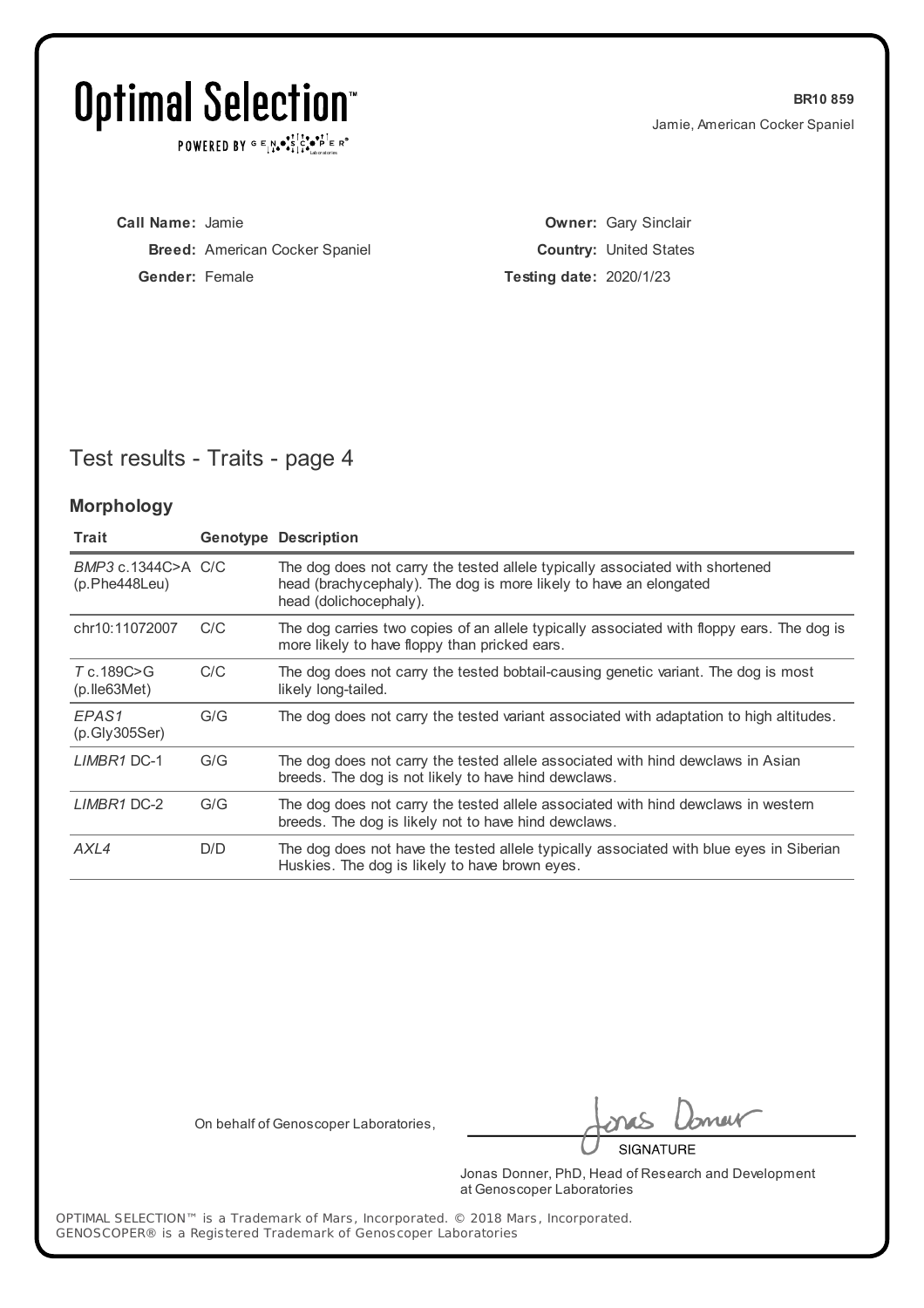POWERED BY  $G \in N_{\bullet} \bullet_{\bullet}^{\bullet} \overset{\uparrow\uparrow}{\underset{\scriptscriptstyle{\sim}{\bullet}}{\bullet}} \overset{\bullet\bullet}{\underset{\scriptscriptstyle{\sim}{\bullet}}{\bullet}}^\uparrow \overset{\uparrow\bullet}{\underset{\scriptscriptstyle{\sim}{\bullet}}{\bullet}} \overset{\uparrow\bullet}{\underset{\scriptscriptstyle{\sim}{\bullet}}{\bullet}}^\uparrow \overset{\scriptscriptstyle{\sim}}{\underset{\scriptscriptstyle{\sim}{\bullet}}{\bullet}} \mathbb{R}^\circ$ 

## Test results - Additional disorders found in other breeds - page 1

#### **Blood Disorders - page 1**

| <b>Disorder</b>                                                                                     | <b>Mode of Inheritance</b>                           | <b>Result</b> |
|-----------------------------------------------------------------------------------------------------|------------------------------------------------------|---------------|
| Bleeding disorder due to P2RY12 defect                                                              | <b>Autosomal Recessive</b>                           | Clear         |
| Canine Cyclic Neutropenia, Cyclic Hematopoiesis, Grey Collie Syndrome,<br>(CN)                      | <b>Autosomal Recessive</b>                           | Clear         |
| Canine Leukocyte Adhesion Deficiency (CLAD), type III                                               | <b>Autosomal Recessive</b>                           | Clear         |
| Canine Scott Syndrome, (CSS)                                                                        | <b>Autosomal Recessive</b>                           | Clear         |
| Factor IX Deficiency or Hemophilia B; mutation Gly379Glu                                            | <b>X-linked Recessive</b>                            | Clear         |
| Factor IX Deficiency or Hemophilia B; mutation originally found in Airedale<br>Terrier              | X-linked Recessive                                   | Clear         |
| Factor IX Deficiency or Hemophilia B; mutation originally found in Lhasa<br>Apso                    | <b>X-linked Recessive</b>                            | Clear         |
| <b>Factor VII Deficiency</b>                                                                        | <b>Autosomal Recessive</b>                           | Clear         |
| Factor VIII Deficiency or Hemophilia A; mutation originally found in Boxer                          | <b>X-linked Recessive</b>                            | Clear         |
| Factor VIII Deficiency or Hemophilia A; mutation originally found in<br>German Shepherd Dog         | <b>X-linked Recessive</b>                            | Clear         |
| Factor VIII Deficiency or Hemophilia A; mutation originally found in<br>Havanese                    | <b>X-linked Recessive</b>                            | Clear         |
| Factor VIII Deficiency or Hemophilia A; mutation originally found in Old<br>English Sheepdog        | <b>X-linked Recessive</b>                            | Clear         |
| Factor VIII Deficiency or Hemophilia A; p.Cys548Tyr mutation originally<br>found in German Shepherd | <b>X-linked Recessive</b>                            | Clear         |
| Factor XI Deficiency                                                                                | <b>Autosomal Dominant</b><br>(Incomplete Penetrance) | Clear         |
| Familial Congenital Methemoglobinemia; mutation originally found in<br>Pomeranian                   | <b>Autosomal Recessive</b>                           | Clear         |
| Glanzmann Thrombasthenia Type I, (GT); mutation originally found in<br>Pyrenean Mountain Dog        | <b>Autosomal Recessive</b>                           | Clear         |
| Glanzmann Thrombasthenia Type I, (GT); mutation originally found in<br>mixed breed dogs             | <b>Autosomal Recessive</b>                           | Clear         |
| <b>Hereditary Elliptocytosis</b>                                                                    |                                                      | Clear         |
| Macrothrombocytopenia; disease-linked variant originally found in Norfolk<br>and Cairn Terrier      | <b>Autosomal Recessive</b>                           | Clear         |
| May-Hegglin Anomaly (MHA)                                                                           | Autosomal Dominant                                   | Clear         |
| Prekallikrein Deficiency                                                                            | Autosomal Recessive                                  | Clear         |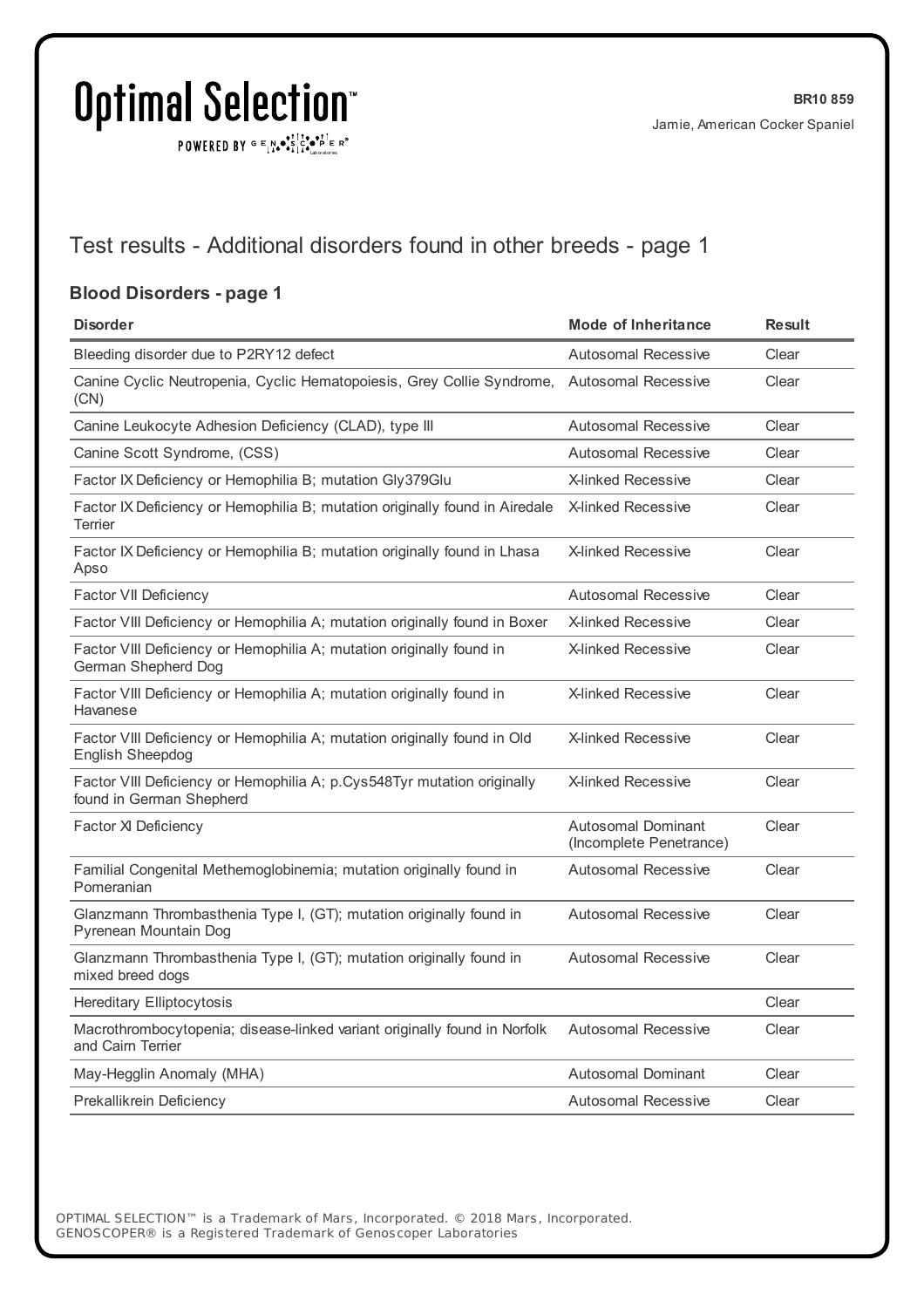$\texttt{POWERED BY} \xrightarrow{\mathbf{c}} \mathbb{I} \underset{\mathbf{a}}{\overset{\mathbf{r}}{\mathbf{a}}} \overset{\mathbf{r}}{\overset{\mathbf{r}}{\mathbf{s}}} \underset{\mathbf{a}}{\overset{\mathbf{r}}{\mathbf{a}}} \overset{\mathbf{r}}{\overset{\mathbf{r}}{\mathbf{s}}} \overset{\mathbf{r}}{\overset{\mathbf{r}}{\mathbf{s}}} \overset{\mathbf{r}}{\overset{\mathbf{r}}{\mathbf{s}}} \overset{\mathbf{r}}{\overset{\mathbf{r}}{\mathbf{s}}} \overset{\mathbf{r}}{\overset{\mathbf{r}}{\mathbf{s}}} \overset{\mathbf{r}}$ 

## Test results - Additional disorders found in other breeds - page 2

#### **Blood Disorders - page 2**

| <b>Disorder</b>                                                                                 | Mode of Inheritance | <b>Result</b> |
|-------------------------------------------------------------------------------------------------|---------------------|---------------|
| Pyruvate Kinase Deficiency; mutation originally found in Basenji                                | Autosomal Recessive | Clear         |
| Pyruvate Kinase Deficiency; mutation originally found in Beagle                                 | Autosomal Recessive | Clear         |
| Pyruvate Kinase Deficiency; mutation originally found in Pug                                    | Autosomal Recessive | Clear         |
| Pyruvate Kinase Deficiency; mutation originally found in West Highland<br><b>White Terrier</b>  | Autosomal Recessive | Clear         |
| Trapped Neutrophil Syndrome, (TNS)                                                              | Autosomal Recessive | Clear         |
| Von Willebrand's Disease (WVD) Type 1                                                           | Autosomal Recessive | Clear         |
| Von Willebrand's Disease (WVD) Type 2                                                           | Autosomal Recessive | Clear         |
| Von Willebrand's Disease (WVD) Type 3; mutation originally found in<br>Kooikerhondje            | Autosomal Recessive | Clear         |
| Von Willebrand's Disease (WVD) Type 3; mutation originally found in<br><b>Scottish Terrier</b>  | Autosomal Recessive | Clear         |
| Von Willebrand's Disease (WVD) Type 3; mutation originally found in<br><b>Shetland Sheepdog</b> | Autosomal Recessive | Clear         |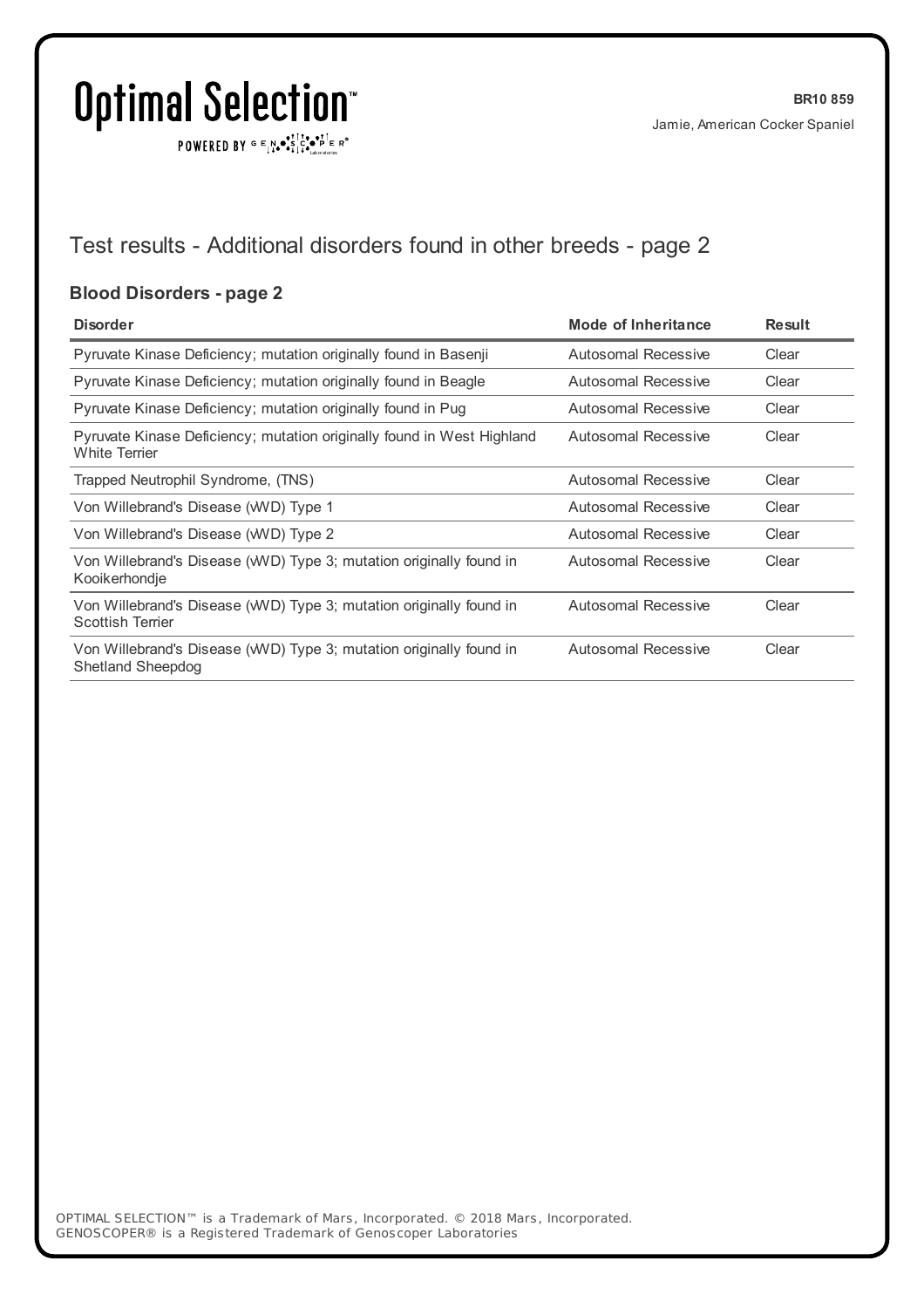POWERED BY  $G \in N_{\bullet} \bullet_{\bullet}^{\bullet}$ 

## Test results - Additional disorders found in other breeds - page 3

#### **Ocular Disorders - page 1**

| <b>Disorder</b>                                                                                             | <b>Mode of Inheritance</b>                            | <b>Result</b> |
|-------------------------------------------------------------------------------------------------------------|-------------------------------------------------------|---------------|
| Canine Multifocal Retinopathy 1, (CMR1); mutation originally found in<br>Mastiff-related breeds             | <b>Autosomal Recessive</b>                            | Clear         |
| Canine Multifocal Retinopathy 2, (CMR2); mutation originally found in<br>Coton de Tulear                    | <b>Autosomal Recessive</b>                            | Clear         |
| Canine Multifocal Retinopathy 3, (CMR3); mutation originally found in<br>Lapponian Herder                   | <b>Autosomal Recessive</b>                            | Clear         |
| Cone Degeneration, (CD) or Achromatopsia; mutation originally found in<br>Alaskan Malamute                  | <b>Autosomal Recessive</b>                            | Clear         |
| Cone Degeneration, (CD) or Achromatopsia; mutation originally found in<br>German Shepherd Dog               | <b>Autosomal Recessive</b>                            | Clear         |
| Cone Degeneration, (CD) or Achromatopsia; mutation originally found in<br><b>German Shorthaired Pointer</b> | <b>Autosomal Recessive</b>                            | Clear         |
| Cone-Rod Dystrophy 1, (crd1); mutation originally found in American<br><b>Staffordshire Terrier</b>         | <b>Autosomal Recessive</b>                            | Clear         |
| Cone-Rod Dystrophy 2, (crd2); mutation originally found in American Pit<br><b>Bull Terrier</b>              | <b>Autosomal Recessive</b>                            | Clear         |
| Cone-Rod Dystrophy, (cord1-PRA / crd4)                                                                      | <b>Autosomal Recessive</b><br>(Incomplete Penetrance) | Clear         |
| Cone-Rod Dystrophy, Standard Wirehaired Dachshund, (crd SWD)                                                | <b>Autosomal Recessive</b>                            | Clear         |
| Congenital Eye Disease; mutation originally found in Irish Soft-Coated<br><b>Wheaten Terrier</b>            | <b>Autosomal Recessive</b>                            | Clear         |
| Dominant Progressive Retinal Atrophy, (DPRA)                                                                | <b>Autosomal Dominant</b>                             | Clear         |
| Early Onset PRA (EOPRA); mutation originally found in Portuguese Water Autosomal Recessive<br>Dog           |                                                       | Clear         |
| Early Retinal Degeneration, (erd); mutation originally found in Norwegian<br>Elkhound                       | <b>Autosomal Recessive</b>                            | Clear         |
| Generalized Progressive Retinal Atrophy                                                                     | <b>Autosomal Recessive</b>                            | Clear         |
| Golden Retriever Progressive Retinal Atrophy 1, (GR_PRA 1)                                                  | Autosomal Recessive                                   | Clear         |
| Goniodysgenesis and glaucoma; mutation originally found in Border Collie                                    | <b>Autosomal Recessive</b>                            | Clear         |
| Italian Greyhound Progressive Retinal Atrophy 1 (IG-PRA1)                                                   | <b>Autosomal Recessive</b>                            | Clear         |
| Primary Hereditary Cataract, (PHC); mutation originally found in Australian<br>Shepherd                     | <b>Autosomal Dominant</b><br>(Incomplete Penetrance)  | Clear         |
| Primary Lens Luxation, (PLL)                                                                                | Autosomal Recessive                                   | Clear         |
| Primary Open Angle Glaucoma, (POAG); mutation originally found in<br>Basset Fauve de Bretagne               | Autosomal Recessive                                   | Clear         |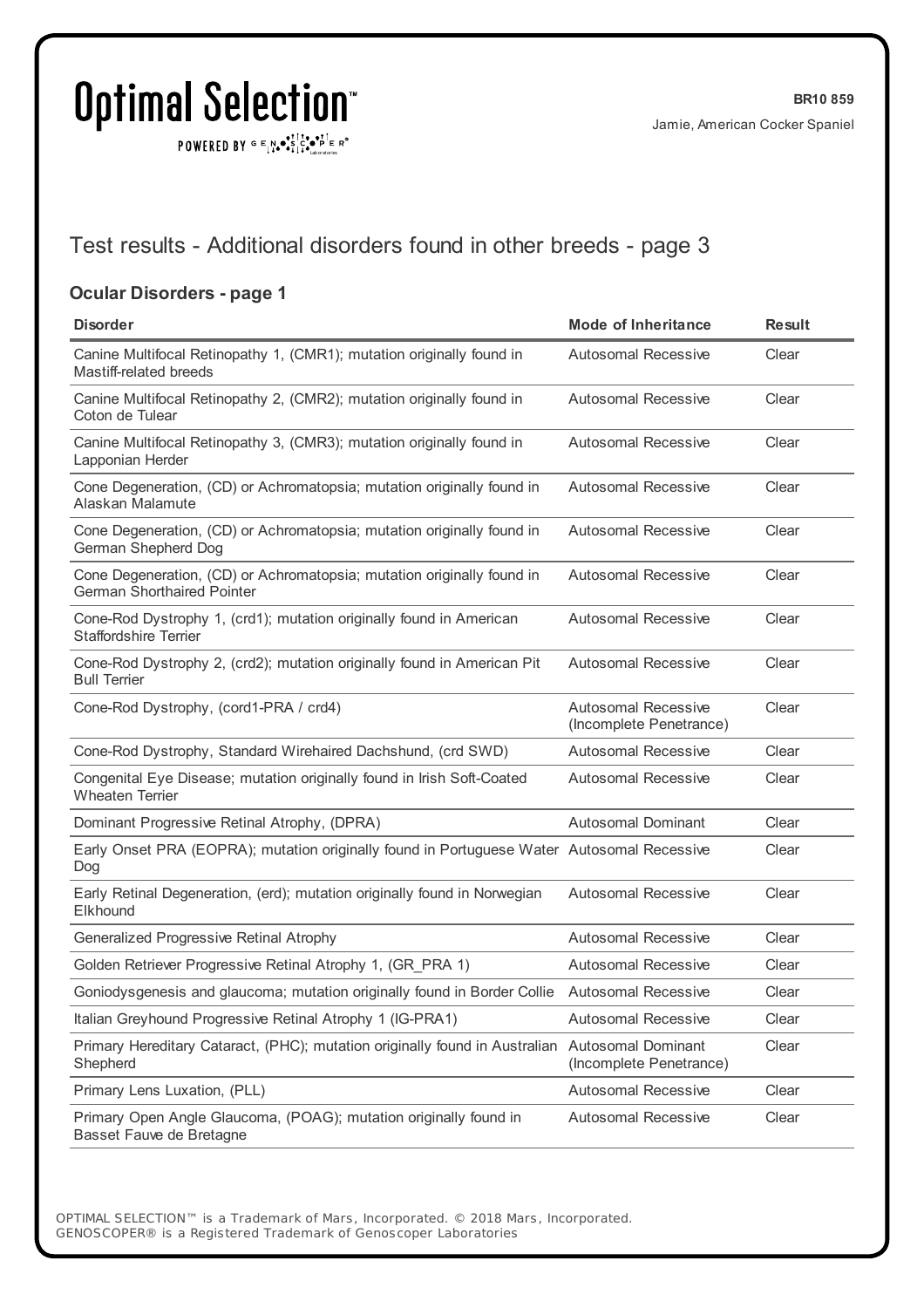$\texttt{POWERED BY} \xrightarrow{\mathbf{c}} \mathbb{I} \underset{\mathbf{a}}{\overset{\mathbf{r}}{\mathbf{a}}} \overset{\mathbf{r}}{\overset{\mathbf{r}}{\mathbf{s}}} \underset{\mathbf{a}}{\overset{\mathbf{r}}{\mathbf{a}}} \overset{\mathbf{r}}{\overset{\mathbf{r}}{\mathbf{s}}} \overset{\mathbf{r}}{\overset{\mathbf{r}}{\mathbf{s}}} \overset{\mathbf{r}}{\overset{\mathbf{r}}{\mathbf{s}}} \overset{\mathbf{r}}{\overset{\mathbf{r}}{\mathbf{s}}} \overset{\mathbf{r}}{\overset{\mathbf{r}}{\mathbf{s}}} \overset{\mathbf{r}}$ 

## Test results - Additional disorders found in other breeds - page 4

#### **Ocular Disorders - page 2**

| <b>Disorder</b>                                                                                                              | <b>Mode of Inheritance</b> | <b>Result</b> |
|------------------------------------------------------------------------------------------------------------------------------|----------------------------|---------------|
| Primary Open Angle Glaucoma, (POAG); mutation originally found in<br>Beagle                                                  | <b>Autosomal Recessive</b> | Clear         |
| Primary Open Angle Glaucoma, (POAG); mutation originally found in<br>Norwegian Elkhound                                      | Autosomal Recessive        | Clear         |
| Primary Open Angle Glaucoma, (POAG); mutation originally found in Petit Autosomal Recessive<br><b>Basset Griffon Vendeen</b> |                            | Clear         |
| Primary lens luxation (PLL) and glaucoma; mutation originally found in<br>Shar Pei                                           | <b>Autosomal Recessive</b> | Clear         |
| Progressive Retinal Atrophy (PRA4); mutation originally found in Lhasa<br>Apso                                               | Autosomal Recessive        | Clear         |
| Progressive Retinal Atrophy Type III, (PRA type III); mutation originally<br>found in Tibetan Spaniel and Tibetan Terrier    | <b>Autosomal Recessive</b> | Clear         |
| Progressive Retinal Atrophy, (CNGA1-PRA); mutation originally found in<br><b>Shetland Sheepdog</b>                           | Autosomal Recessive        | Clear         |
| Progressive Retinal Atrophy, (PAP1 PRA); mutation originally found in<br>Papillon and Phalene                                | Autosomal Recessive        | Clear         |
| Progressive Retinal Atrophy, (PRA); mutation originally found in Basenji                                                     | <b>Autosomal Recessive</b> | Clear         |
| Progressive Retinal Atrophy, (PRA); mutation originally found in Swedish<br>Vallhund                                         | <b>Autosomal Recessive</b> | Clear         |
| Rod-Cone Dysplasia 1, (rcd1); mutation originally found in Irish Setter                                                      | Autosomal Recessive        | Clear         |
| Rod-Cone Dysplasia 1a, (rdc1a); mutation originally found in Sloughi                                                         | <b>Autosomal Recessive</b> | Clear         |
| Rod-Cone Dysplasia 3, (rcd3)                                                                                                 | Autosomal Recessive        | Clear         |
| X-Linked Progressive Retinal Atrophy 1, (XLPRA1)                                                                             | <b>X-linked Recessive</b>  | Clear         |
| X-Linked Progressive Retinal Atrophy 2, (XLPRA2; Type A PRA)                                                                 | <b>X-linked Recessive</b>  | Clear         |

#### **Cardiac Disorders**

| <b>Disorder</b>                                                       | Mode of Inheritance | <b>Result</b> |
|-----------------------------------------------------------------------|---------------------|---------------|
| Dilated Cardiomyopathy, (DCM); mutation originally found in Schnauzer | Autosomal Recessive | Clear         |
| QT Syndrome                                                           | Autosomal Dominant  | Clear         |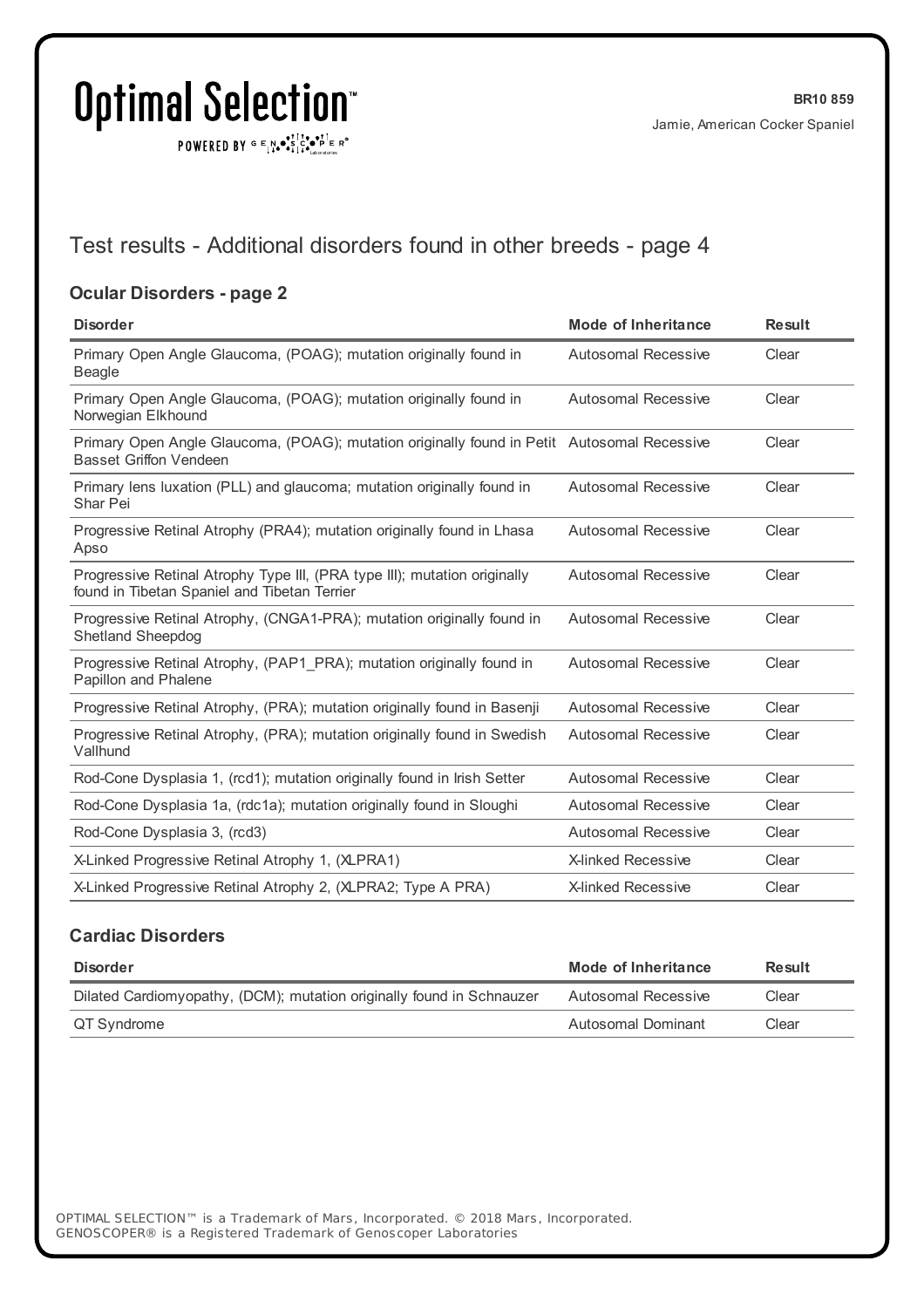POWERED BY  $G \in N_{\bullet} \bullet_{\bullet}^{\bullet}$ 

## Test results - Additional disorders found in other breeds - page 5

#### **Endocrine Disorders**

| <b>Disorder</b>                                                                                 | Mode of Inheritance | Result |
|-------------------------------------------------------------------------------------------------|---------------------|--------|
| Congenital Dyshormonogenic Hypothyroidism with Goiter; mutation<br>originally found in Shih Tzu | Autosomal Recessive | Clear  |
| Congenital Hypothyroidism; mutation originally found in Tenterfield Terrier Autosomal Recessive |                     | Clear  |
| Congenital Hypothyroidism; mutation originally found in Toy Fox and Rat<br>Terrier              | Autosomal Recessive | Clear  |

#### **Immunological Disorders**

| <b>Disorder</b>                                                                                         | Mode of Inheritance       | Result |
|---------------------------------------------------------------------------------------------------------|---------------------------|--------|
| Autosomal Recessive Severe Combined Immunodeficiency, (ARSCID)                                          | Autosomal Recessive       | Clear  |
| Complement 3 (C3) Deficiency                                                                            | Autosomal Recessive       | Clear  |
| Myeloperoxidase Deficiency                                                                              | Autosomal Recessive       | Clear  |
| Severe Combined Immunodeficiency in Frisian Water Dogs, (SCID)                                          | Autosomal Recessive       | Clear  |
| X-Linked Severe Combined Immunodeficiency (XSCID); mutation originally<br>found in Basset Hound         | X-linked Recessive        | Clear  |
| X-Linked Severe Combined Immunodeficiency (XSCID); mutation originally<br>found in Cardigan Welsh Corgi | <b>X-linked Recessive</b> | Clear  |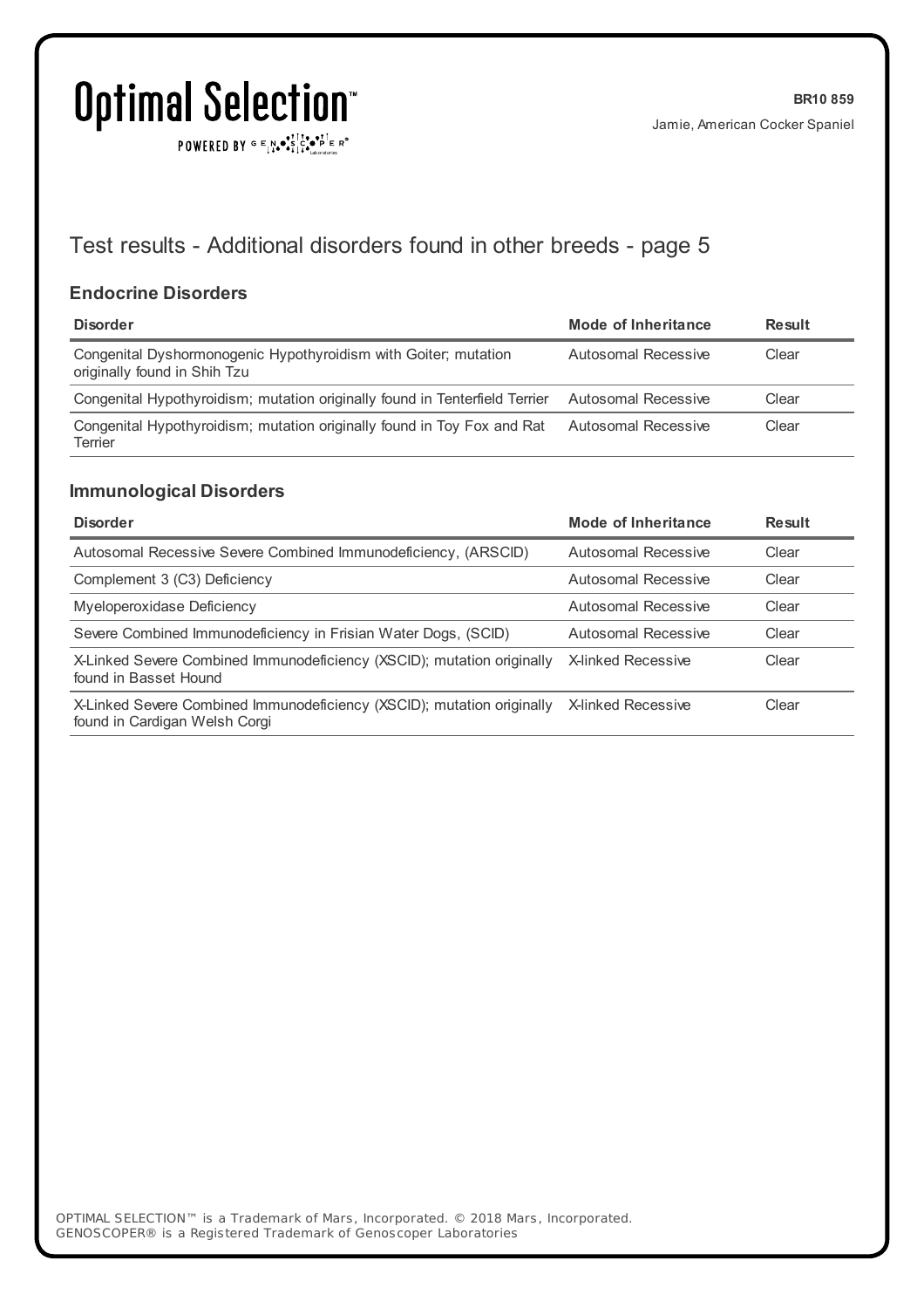$\texttt{POWERED BY} \xrightarrow{\mathbf{c}} \mathbb{I} \underset{\mathbf{a}}{\overset{\mathbf{r}}{\mathbf{a}}} \overset{\mathbf{r}}{\overset{\mathbf{r}}{\mathbf{s}}} \underset{\mathbf{a}}{\overset{\mathbf{r}}{\mathbf{a}}} \overset{\mathbf{r}}{\overset{\mathbf{r}}{\mathbf{s}}} \overset{\mathbf{r}}{\overset{\mathbf{r}}{\mathbf{s}}} \overset{\mathbf{r}}{\overset{\mathbf{r}}{\mathbf{s}}} \overset{\mathbf{r}}{\overset{\mathbf{r}}{\mathbf{s}}} \overset{\mathbf{r}}{\overset{\mathbf{r}}{\mathbf{s}}} \overset{\mathbf{r}}$ 

## Test results - Additional disorders found in other breeds - page 6

#### **Renal Disorders**

| <b>Disorder</b>                                                                                                | <b>Mode of Inheritance</b> | <b>Result</b> |
|----------------------------------------------------------------------------------------------------------------|----------------------------|---------------|
| 2,8-Dihydroxyadenine (2,8-DHA) urolithiasis                                                                    | Autosomal Recessive        | Clear         |
| Cystic Renal Dysplasia and Hepatic Fibrosis; mutation originally found in<br>Norwich Terrier                   | Autosomal Recessive        | Clear         |
| Cystinuria Type I-A; mutation originally found in Newfoundland Dog                                             | Autosomal Recessive        | Clear         |
| Cystinuria Type II-A; mutation originally found in Australian Cattle Dog                                       | <b>Autosomal Dominant</b>  | Clear         |
| Fanconi Syndrome                                                                                               | Autosomal Recessive        | Clear         |
| Hyperuricosuria, (HUU)                                                                                         | Autosomal Recessive        | Clear         |
| Polycystic Kidney Disease in Bull Terriers, (BTPKD)                                                            | <b>Autosomal Dominant</b>  | Clear         |
| Primary Hyperoxaluria, (PH); mutation originally found in Coton de Tulear                                      | Autosomal Recessive        | Clear         |
| Protein Losing Nephropathy, (PLN); NPHS1 gene variant                                                          |                            | Clear         |
| Renal Cystadenocarcinoma and Nodular Dermatofibrosis, (RCND)                                                   | Autosomal Dominant         | Clear         |
| X-Linked Hereditary Nephropathy, (XLHN)                                                                        | <b>X-linked Recessive</b>  | Clear         |
| X-Linked Hereditary Nephropathy, (XLHN); mutation originally found in<br>Navasota Dog                          | <b>X-linked Recessive</b>  | Clear         |
| Xanthinuria, Type 1a; mutation originally found in mixed breed dogs                                            | Autosomal Recessive        | Clear         |
| Xanthinuria, Type 2a; mutation originally found in Toy Manchester Terrier                                      | Autosomal Recessive        | Clear         |
| Xanthinuria, Type 2b; mutation originally found in Cavalier King Charles<br>Spaniel and English Cocker Spaniel | Autosomal Recessive        | Clear         |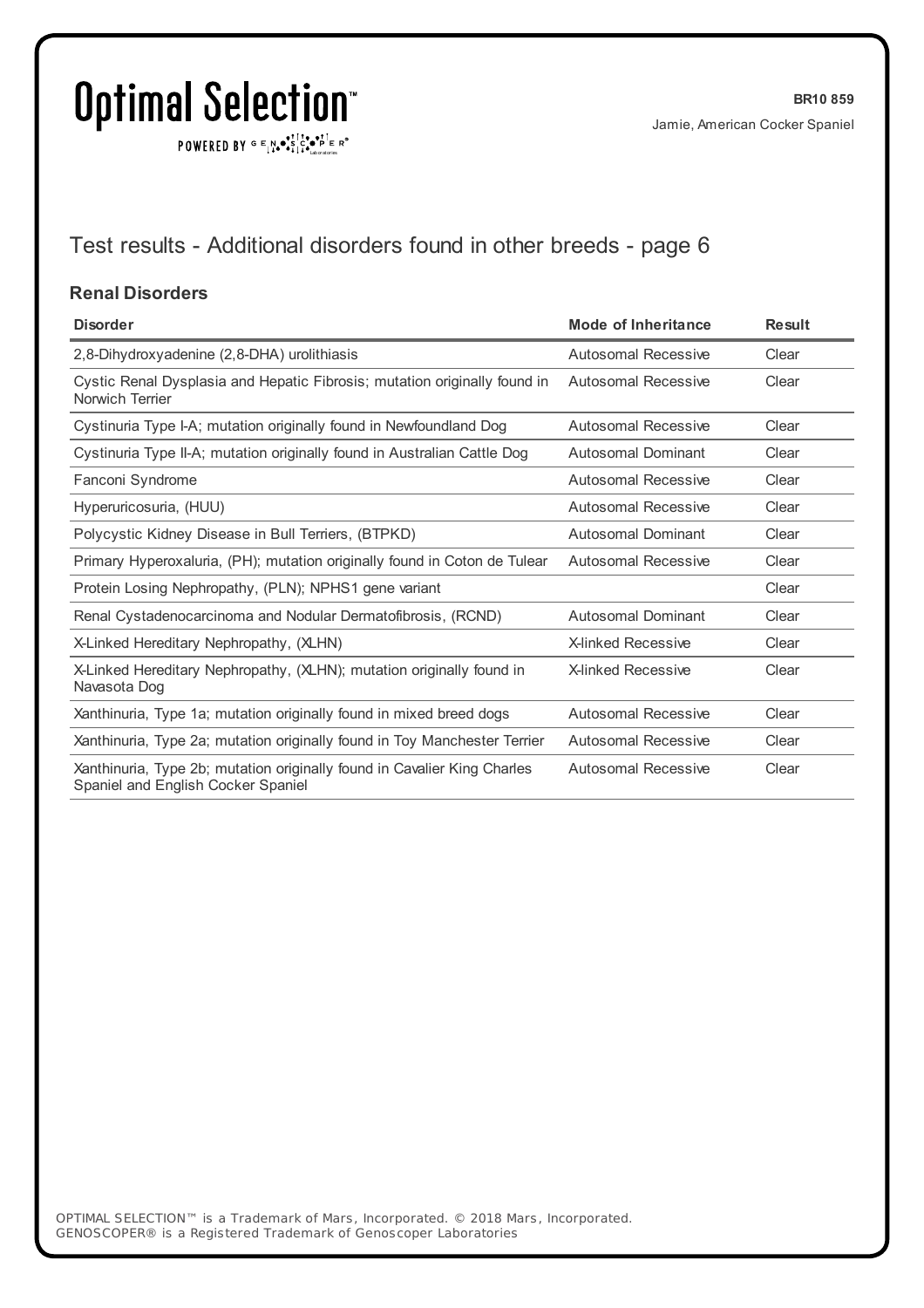$\texttt{POWERED BY} \xrightarrow{\mathbf{c}} \mathbb{I} \underset{\mathbf{a}}{\overset{\mathbf{r}}{\mathbf{a}}} \overset{\mathbf{r}}{\overset{\mathbf{r}}{\mathbf{s}}} \underset{\mathbf{a}}{\overset{\mathbf{r}}{\mathbf{a}}} \overset{\mathbf{r}}{\overset{\mathbf{r}}{\mathbf{s}}} \overset{\mathbf{r}}{\overset{\mathbf{r}}{\mathbf{s}}} \overset{\mathbf{r}}{\overset{\mathbf{r}}{\mathbf{s}}} \overset{\mathbf{r}}{\overset{\mathbf{r}}{\mathbf{s}}} \overset{\mathbf{r}}{\overset{\mathbf{r}}{\mathbf{s}}} \overset{\mathbf{r}}$ 

## Test results - Additional disorders found in other breeds - page 7

#### **Metabolic Disorders**

| <b>Disorder</b>                                                                                                         | <b>Mode of Inheritance</b> | <b>Result</b> |
|-------------------------------------------------------------------------------------------------------------------------|----------------------------|---------------|
| Glycogen Storage Disease Type II or Pompe's Disease, (GSD II)                                                           | <b>Autosomal Recessive</b> | Clear         |
| Glycogen Storage Disease Type IIIa, (GSD IIIa)                                                                          | Autosomal Recessive        | Clear         |
| Glycogen Storage Disease Type la, (GSD la)                                                                              | <b>Autosomal Recessive</b> | Clear         |
| Hypocatalasia or Acatalasemia                                                                                           | Autosomal Recessive        | Clear         |
| Intestinal Cobalamin Malabsorption or Imerslund-Gräsbeck Syndrome,<br>(IGS); mutation originally found in Beagle        | Autosomal Recessive        | Clear         |
| Intestinal Cobalamin Malabsorption or Imerslund-Gräsbeck Syndrome,<br>(IGS); mutation originally found in Border Collie | <b>Autosomal Recessive</b> | Clear         |
| Mucopolysaccharidosis Type IIIA, (MPS IIIA); mutation originally found in<br>Dachshund                                  | Autosomal Recessive        | Clear         |
| Mucopolysaccharidosis Type IIIA, (MPS IIIA); mutation originally found in<br>New Zealand Huntaway                       | Autosomal Recessive        | Clear         |
| Mucopolysaccharidosis Type VII, (MPS VII); mutation originally found in<br><b>Brazilian Terrier</b>                     | <b>Autosomal Recessive</b> | Clear         |
| Mucopolysaccharidosis Type VII, (MPS VII); mutation originally found in<br>German Shepherd                              | Autosomal Recessive        | Clear         |
| Pyruvate Dehydrogenase Phosphatase 1 (PDP1) Deficiency                                                                  | <b>Autosomal Recessive</b> | Clear         |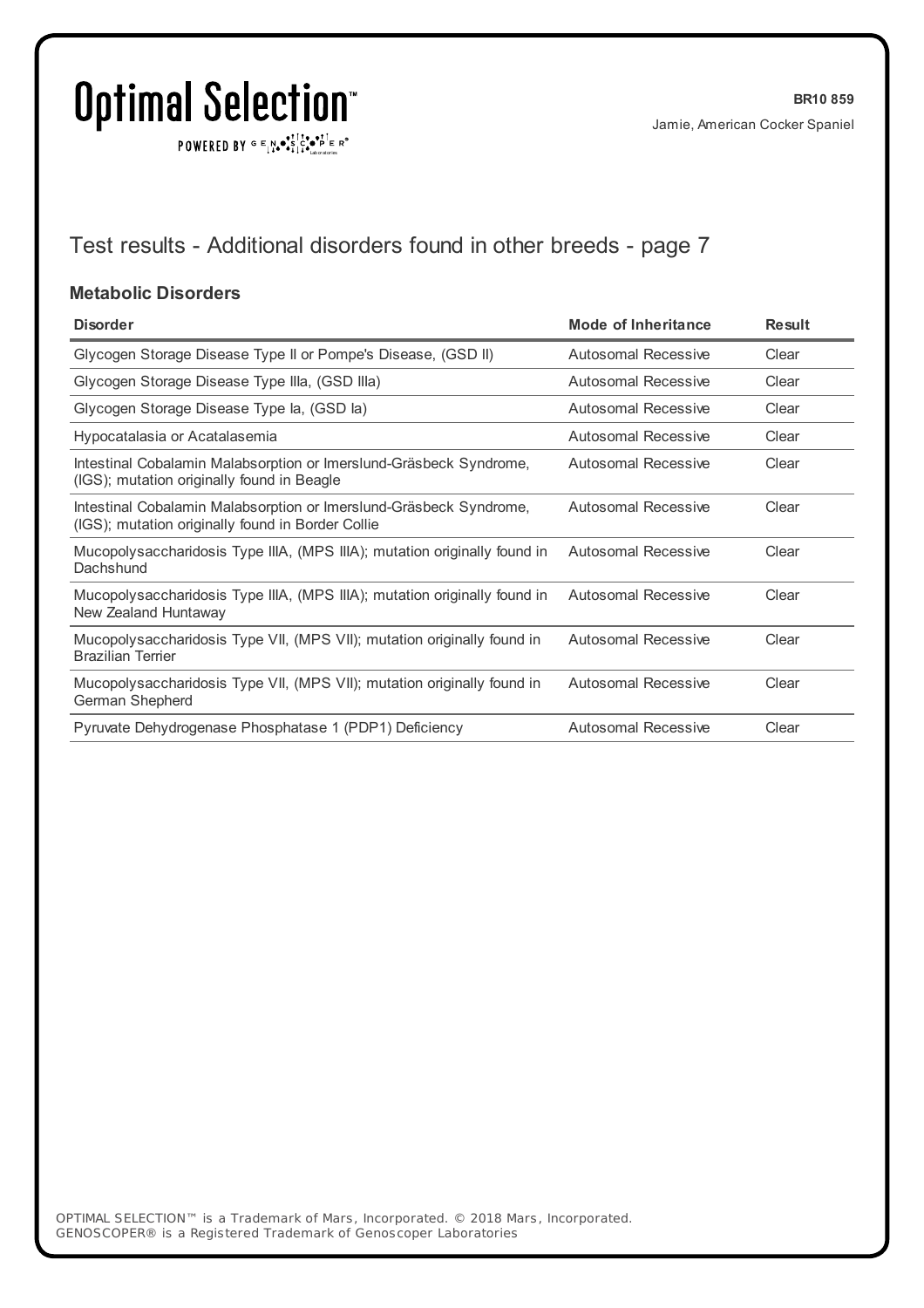$\texttt{POWERED BY} \xrightarrow{\mathbf{c}} \mathbb{I} \underset{\mathbf{a}}{\overset{\mathbf{r}}{\mathbf{a}}} \overset{\mathbf{r}}{\overset{\mathbf{r}}{\mathbf{s}}} \underset{\mathbf{a}}{\overset{\mathbf{r}}{\mathbf{a}}} \overset{\mathbf{r}}{\overset{\mathbf{r}}{\mathbf{s}}} \overset{\mathbf{r}}{\overset{\mathbf{r}}{\mathbf{s}}} \overset{\mathbf{r}}{\overset{\mathbf{r}}{\mathbf{s}}} \overset{\mathbf{r}}{\overset{\mathbf{r}}{\mathbf{s}}} \overset{\mathbf{r}}{\overset{\mathbf{r}}{\mathbf{s}}} \overset{\mathbf{r}}$ 

## Test results - Additional disorders found in other breeds - page 8

#### **Muscular Disorders**

| <b>Disorder</b>                                                                                    | Mode of Inheritance        | <b>Result</b> |
|----------------------------------------------------------------------------------------------------|----------------------------|---------------|
| Cavalier King Charles Spaniel Muscular Dystrophy, (CKCS-MD)                                        | <b>X-linked Recessive</b>  | Clear         |
| Centronuclear Myopathy, (CNM); mutation originally found in Great Dane                             | Autosomal Recessive        | Clear         |
| Centronuclear Myopathy, (CNM); mutation originally found in Labrador<br>Retriever                  | <b>Autosomal Recessive</b> | Clear         |
| Duchenne or Dystrophin Muscular Dystrophy, (DMD); mutation originally<br>found in Golden Retriever | <b>X-linked Recessive</b>  | Clear         |
| Duchenne or Dystrophin Muscular Dystrophy, (DMD); mutation originally<br>found in Norfolk Terrier  | <b>X-linked Recessive</b>  | Clear         |
| Muscular Dystrophy, Ullrich-type; mutation originally found in Landseer                            | Autosomal Recessive        | Clear         |
| Muscular Hypertrophy (Double Muscling)                                                             | Autosomal Recessive        | Clear         |
| Myotonia Congenita; mutation originally found in Australian Cattle Dog                             | Autosomal Recessive        | Clear         |
| Myotubular Myopathy; mutation originally found in Rottweiler                                       | <b>X-linked Recessive</b>  | Clear         |
| Nemaline Myopathy; mutation originally found in American Bulldog                                   | <b>Autosomal Recessive</b> | Clear         |
| X-Linked Myotubular Myopathy                                                                       | <b>X-linked Recessive</b>  | Clear         |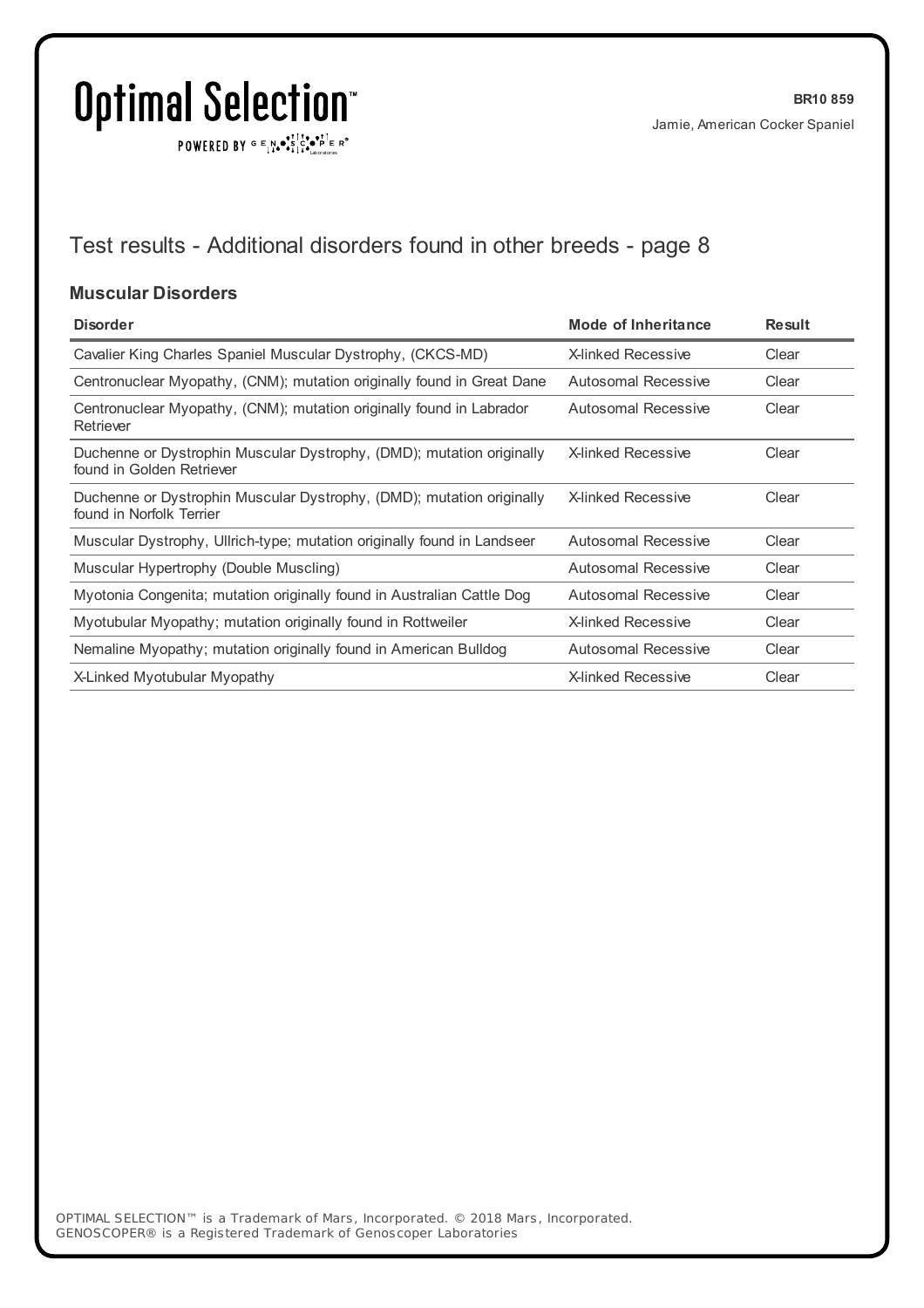POWERED BY  $G \in N_{\bullet} \bullet_{\bullet}^{\bullet}$ 

## Test results - Additional disorders found in other breeds - page 9

#### **Neurological Disorders - page 1**

| <b>Disorder</b>                                                                                                | <b>Mode of Inheritance</b> | <b>Result</b> |
|----------------------------------------------------------------------------------------------------------------|----------------------------|---------------|
| Acral Mutilation Syndrome, (AMS)                                                                               | Autosomal Recessive        | Clear         |
| Alaskan Husky Encephalopathy, (AHE)                                                                            | Autosomal Recessive        | Clear         |
| Alexander Disease (AxD); mutation originally found in Labrador Retriever                                       | Autosomal Dominant         | Clear         |
| Bandera's Neonatal Ataxia, (BNAt)                                                                              | <b>Autosomal Recessive</b> | Clear         |
| Benign Familial Juvenile Epilepsy or Remitting Focal Epilepsy                                                  | <b>Autosomal Recessive</b> | Clear         |
| Cerebellar Cortical Degeneration, (CCD); mutation originally found in<br>Vizsla                                | <b>Autosomal Recessive</b> | Clear         |
| Cerebral Dysfunction; mutation originally found in Friesian Stabyhoun                                          | Autosomal Recessive        | Clear         |
| Dandy-Walker-Like Malformation (DWLM); mutation originally found in<br>Eurasier                                | Autosomal Recessive        | Clear         |
| Early-Onset Progressive Polyneuropathy; mutation originally found in<br>Alaskan Malamute                       | <b>Autosomal Recessive</b> | Clear         |
| Fetal Onset Neuroaxonal Dystrophy, (FNAD)                                                                      | Autosomal Recessive        | Clear         |
| Hereditary Ataxia or Cerebellar Ataxia; mutation originally found in Old<br>English Sheepdog and Gordon Setter | Autosomal Recessive        | Clear         |
| Hereditary Ataxia; mutation originally found in in Norwegian Buhund                                            | Autosomal Recessive        | Clear         |
| Hyperekplexia or Startle Disease                                                                               | <b>Autosomal Recessive</b> | Clear         |
| Hypomyelination; mutation originally found in Weimaraner                                                       | Autosomal Recessive        | Clear         |
| Juvenile Myoclonic Epilepsy, (JME); mutation originally found in<br>Rhodesian Ridgeback                        | <b>Autosomal Recessive</b> | Clear         |
| Juvenile encephalopathy; mutation originally found in Parson Russell<br>Terrier                                | <b>Autosomal Recessive</b> | Clear         |
| L-2-Hydroxyglutaric aciduria, (L2HGA); mutation originally found in<br><b>Staffordshire Bull Terrier</b>       | <b>Autosomal Recessive</b> | Clear         |
| L-2-Hydroxyglutaric aciduria, (L2HGA); mutation originally found in West<br><b>Highland White Terrier</b>      | <b>Autosomal Recessive</b> | Clear         |
| Lagotto Storage Disease, (LSD)                                                                                 | Autosomal Recessive        | Clear         |
| Neonatal Cerebellar Cortical Degeneration or Cerebellar Abiotrophy,<br>(NCCD)                                  | <b>Autosomal Recessive</b> | Clear         |
| Neonatal Encephalopathy with Seizures, (NEWS)                                                                  | Autosomal Recessive        | Clear         |
|                                                                                                                |                            |               |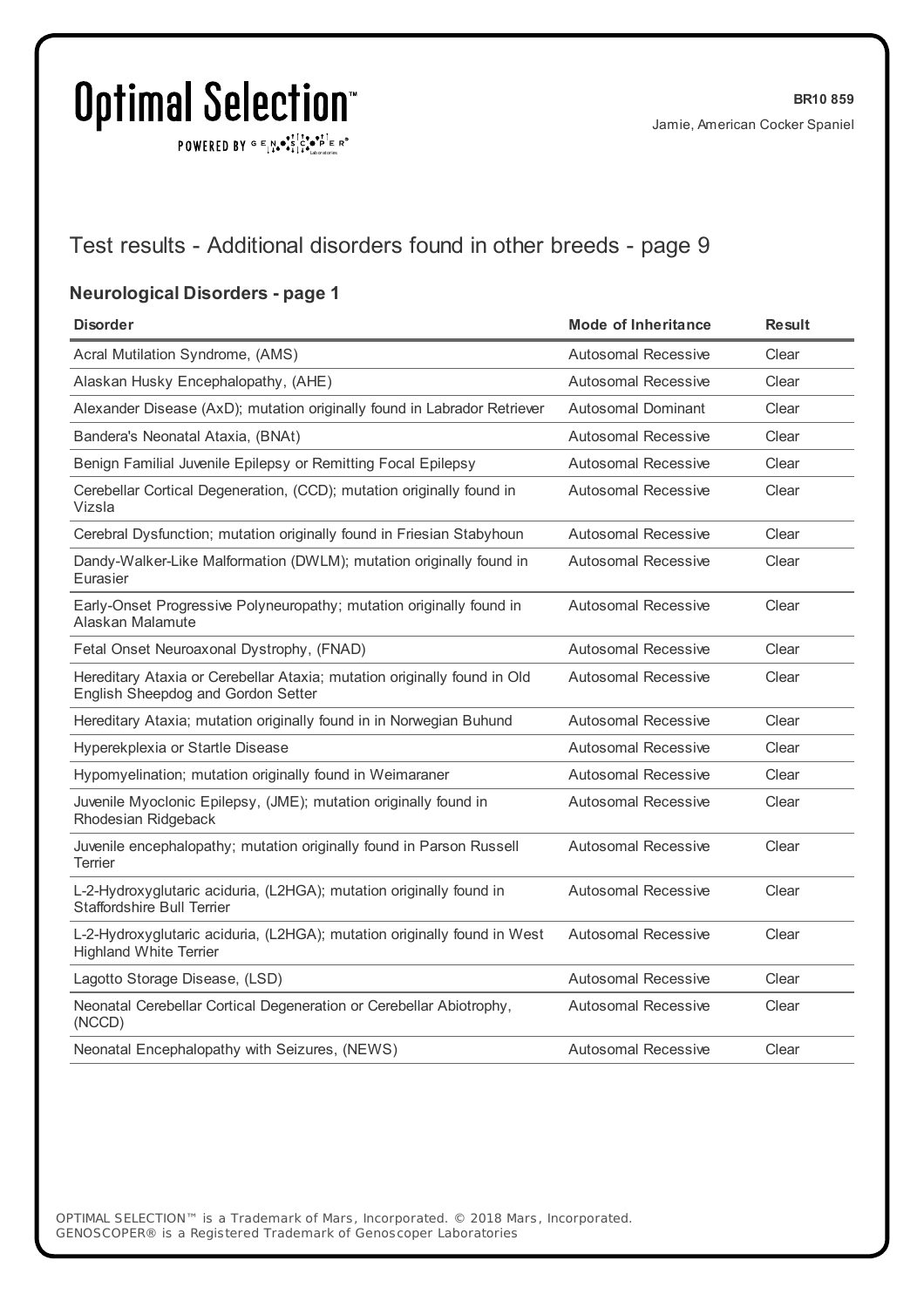$\texttt{POWERED BY} \xrightarrow{\mathbf{c}} \mathbb{I} \underset{\mathbf{a}}{\overset{\mathbf{r}}{\mathbf{a}}} \overset{\mathbf{r}}{\overset{\mathbf{r}}{\mathbf{s}}} \underset{\mathbf{a}}{\overset{\mathbf{r}}{\mathbf{a}}} \overset{\mathbf{r}}{\overset{\mathbf{r}}{\mathbf{s}}} \overset{\mathbf{r}}{\overset{\mathbf{r}}{\mathbf{s}}} \overset{\mathbf{r}}{\overset{\mathbf{r}}{\mathbf{s}}} \overset{\mathbf{r}}{\overset{\mathbf{r}}{\mathbf{s}}} \overset{\mathbf{r}}{\overset{\mathbf{r}}{\mathbf{s}}} \overset{\mathbf{r}}$ 

## Test results - Additional disorders found in other breeds - page 10

#### **Neurological Disorders - page 2**

| <b>Disorder</b>                                                                                                                   | <b>Mode of Inheritance</b> | <b>Result</b> |
|-----------------------------------------------------------------------------------------------------------------------------------|----------------------------|---------------|
| Neuroaxonal Dystrophy (NAD); mutation originally found in Rottweiler                                                              | Autosomal Recessive        | Clear         |
| Neuroaxonal Dystrophy (NAD); mutation originally found in Spanish Water Autosomal Recessive<br>Dog                                |                            | Clear         |
| Neuronal Ceroid Lipofuscinosis 1, (NCL1); mutation originally found in<br>Dachshund                                               | Autosomal Recessive        | Clear         |
| Neuronal Ceroid Lipofuscinosis 10, (NCL10); mutation originally found in<br>American Bulldog                                      | <b>Autosomal Recessive</b> | Clear         |
| Neuronal Ceroid Lipofuscinosis 8, (NCL8); mutation originally found in<br>Alpine Dachsbracke                                      | <b>Autosomal Recessive</b> | Clear         |
| Neuronal Ceroid Lipofuscinosis 8, (NCL8); mutation originally found in<br><b>Australian Shepherd</b>                              | Autosomal Recessive        | Clear         |
| Neuronal Ceroid Lipofuscinosis 8, (NCL8); mutation originally found in<br><b>English Setter</b>                                   | <b>Autosomal Recessive</b> | Clear         |
| Neuronal Ceroid Lipofuscinosis, (NCL7); mutation originally found in<br>Chinese Crested Dog and Chihuahua                         | <b>Autosomal Recessive</b> | Clear         |
| Polyneuropathy with ocular abnormalities and neuronal vacuolation,<br>(POANV); mutation originally found in Black Russian Terrier | <b>Autosomal Recessive</b> | Clear         |
| Progressive Early-Onset Cerebellar Ataxia; mutation originally found in<br>Finnish Hound                                          | <b>Autosomal Recessive</b> | Clear         |
| Sensory Neuropathy; mutation originally found in Border Collie                                                                    | Autosomal Recessive        | Clear         |
| Shaking Puppy Spongiform LeucoEncephaloMyelopathy, (SLEM);<br>mutation originally found in Border Terrier                         | <b>Autosomal Recessive</b> | Clear         |
| Spinocerebellar Ataxia with Myokymia and/or Seizures (SCA)                                                                        | <b>Autosomal Recessive</b> | Clear         |
| Spinocerebellar Ataxia/ Late-Onset Ataxia (SCA, LOA)                                                                              | <b>Autosomal Recessive</b> | Clear         |
| Spongy Degeneration with Cerebellar Ataxia, (SDCA1); mutation originally Autosomal Recessive<br>found in Belgian Shepherd Dog     |                            | Clear         |
| Spongy Degeneration with Cerebellar Ataxia, (SDCA2); mutation originally<br>found in Belgian Shepherd Dog                         | <b>Autosomal Recessive</b> | Clear         |
| X-Linked Tremors; mutation originally found in English Springer Spaniel                                                           | <b>X-linked Recessive</b>  | Clear         |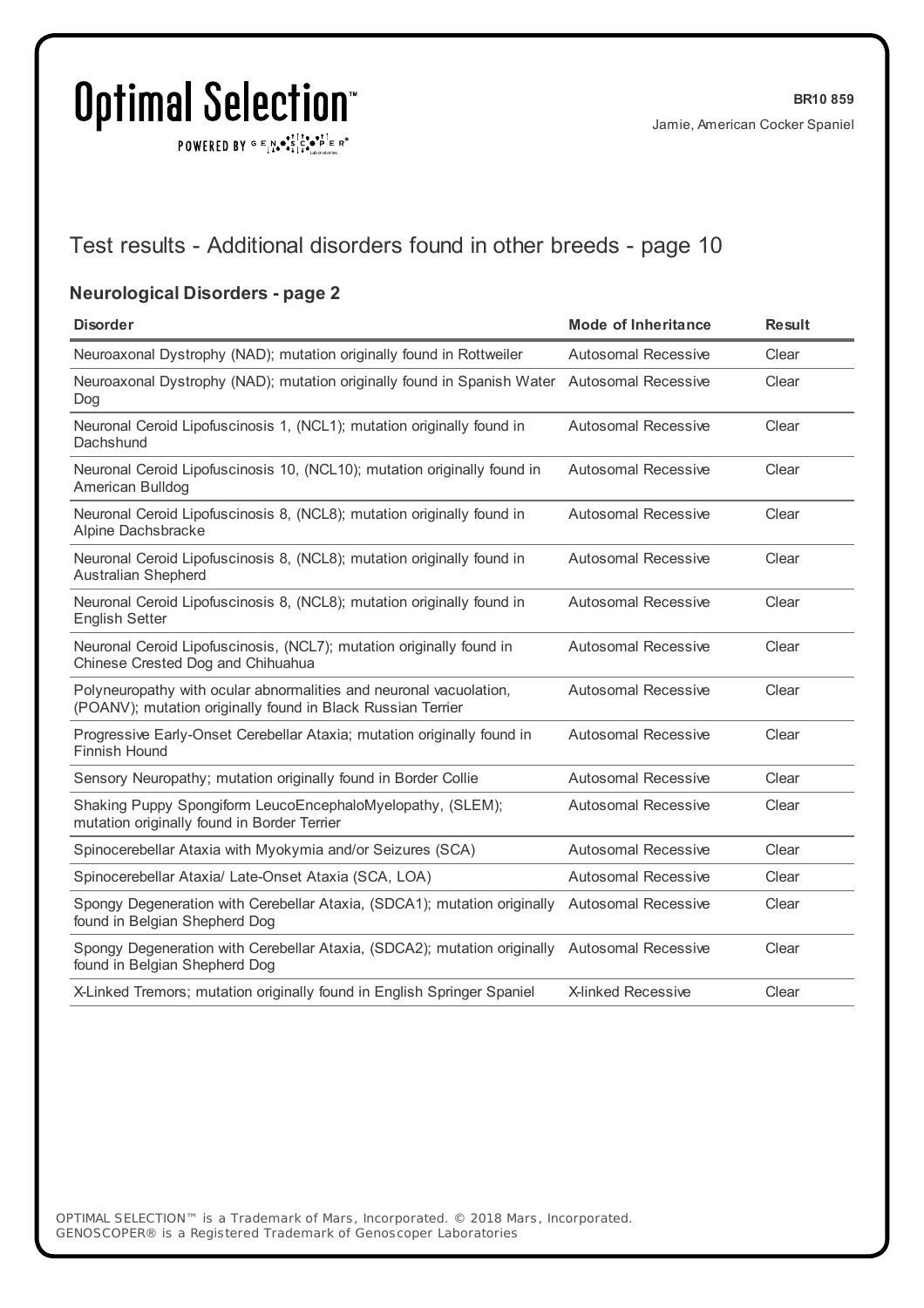$\texttt{POWERED BY} \xrightarrow{\mathbf{c}} \mathbb{I} \underset{\mathbf{a}}{\overset{\mathbf{r}}{\mathbf{a}}} \overset{\mathbf{r}}{\overset{\mathbf{r}}{\mathbf{s}}} \underset{\mathbf{a}}{\overset{\mathbf{r}}{\mathbf{a}}} \overset{\mathbf{r}}{\overset{\mathbf{r}}{\mathbf{s}}} \overset{\mathbf{r}}{\overset{\mathbf{r}}{\mathbf{s}}} \overset{\mathbf{r}}{\overset{\mathbf{r}}{\mathbf{s}}} \overset{\mathbf{r}}{\overset{\mathbf{r}}{\mathbf{s}}} \overset{\mathbf{r}}{\overset{\mathbf{r}}{\mathbf{s}}} \overset{\mathbf{r}}$ 

## Test results - Additional disorders found in other breeds - page 11

#### **Neuromuscular Disorders**

| <b>Disorder</b>                                                                                                    | Mode of Inheritance        | <b>Result</b> |
|--------------------------------------------------------------------------------------------------------------------|----------------------------|---------------|
| Congenital Myasthenic Syndrome (CMS); mutation originally found in<br>Labrador Retriever                           | Autosomal Recessive        | Clear         |
| Congenital Myasthenic Syndrome, (CMS); mutation originally found in<br>Jack Russell Terrier                        | Autosomal Recessive        | Clear         |
| Congenital Myasthenic Syndrome, (CMS); mutation originally found in Old Autosomal Recessive<br>Danish Pointing Dog |                            | Clear         |
| Episodic Falling, (EF)                                                                                             | Autosomal Recessive        | Clear         |
| GM1 Gangliosidosis; mutation originally found in Portuguese Water Dog                                              | Autosomal Recessive        | Clear         |
| GM2 Gangliosidosis, mutation originally found in Japanese Chin                                                     | <b>Autosomal Recessive</b> | Clear         |
| GM2 Gangliosidosis; mutation originally found in Toy Poodle                                                        | Autosomal Recessive        | Clear         |
| Globoid Cell Leukodystrophy or Krabbe Disease, (GLD); mutation<br>originally found in Irish Setter                 | <b>Autosomal Recessive</b> | Clear         |
| Globoid Cell Leukodystrophy or Krabbe Disease, (GLD); mutation<br>originally found in Terriers                     | <b>Autosomal Recessive</b> | Clear         |
| Paroxysmal Dyskinesia, (PxD); mutation originally found in Irish Soft<br>Coated Wheaten Terrier                    | <b>Autosomal Recessive</b> | Clear         |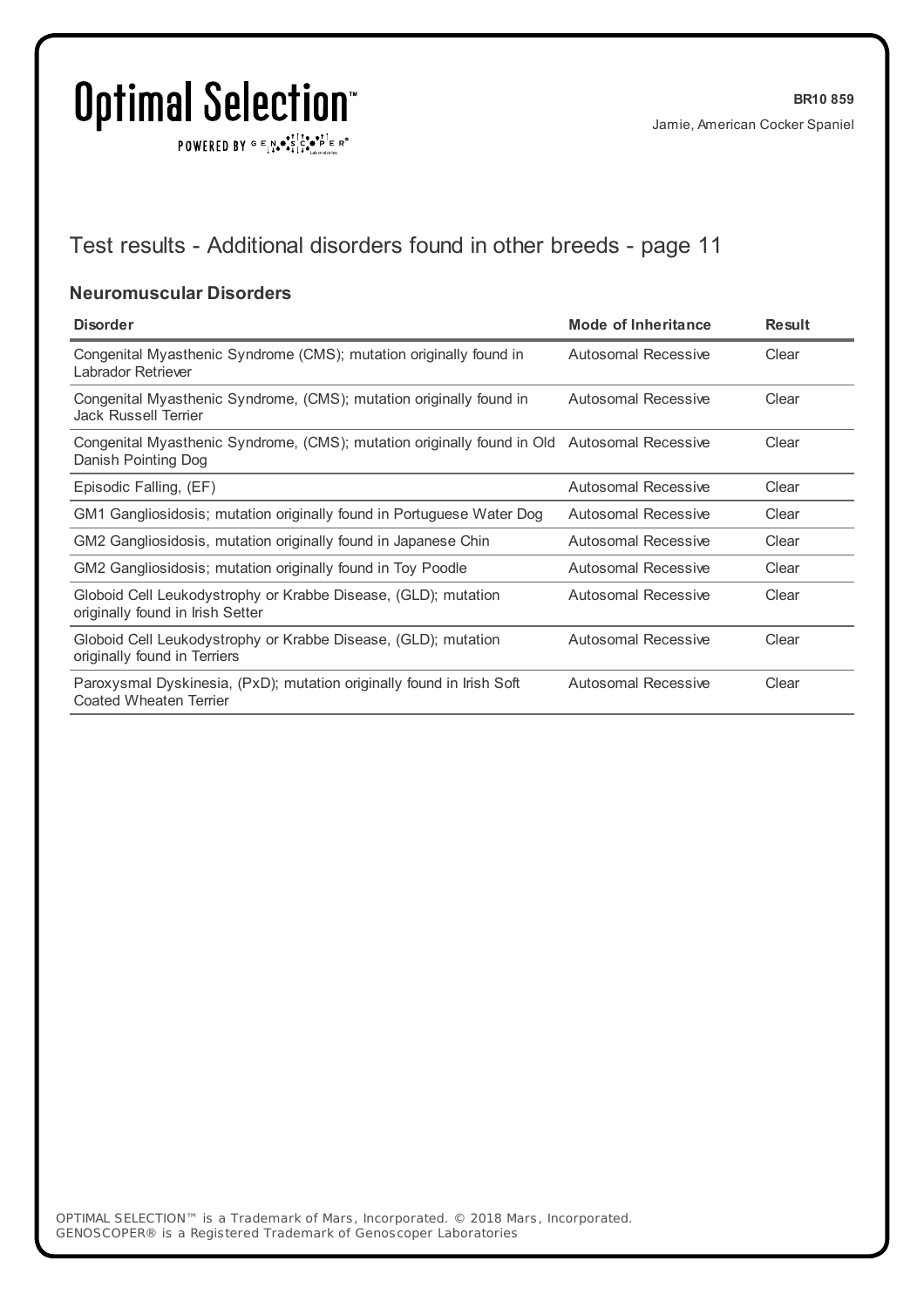$\texttt{POWERED BY} \xrightarrow{\mathbf{c}} \mathbb{I} \underset{\mathbf{a}}{\overset{\mathbf{r}}{\mathbf{a}}} \overset{\mathbf{r}}{\overset{\mathbf{r}}{\mathbf{s}}} \underset{\mathbf{a}}{\overset{\mathbf{r}}{\mathbf{a}}} \overset{\mathbf{r}}{\overset{\mathbf{r}}{\mathbf{s}}} \overset{\mathbf{r}}{\overset{\mathbf{r}}{\mathbf{s}}} \overset{\mathbf{r}}{\overset{\mathbf{r}}{\mathbf{s}}} \overset{\mathbf{r}}{\overset{\mathbf{r}}{\mathbf{s}}} \overset{\mathbf{r}}{\overset{\mathbf{r}}{\mathbf{s}}} \overset{\mathbf{r}}$ 

## Test results - Additional disorders found in other breeds - page 12

#### **Skeletal Disorders**

| <b>Disorder</b>                                                                                                                      | Mode of Inheritance                           | <b>Result</b> |
|--------------------------------------------------------------------------------------------------------------------------------------|-----------------------------------------------|---------------|
| Chondrodysplasia; mutation originally found in Norwegian Elkhound and<br>Karelian Bear Dog                                           | Autosomal Recessive                           | Clear         |
| Cleft Palate; Cleft Lip and Palate with Syndactyly; ADAMTS20 gene<br>mutation originally found in Nova Scotia Duck Tolling Retriever | <b>Autosomal Recessive</b>                    | Clear         |
| Cleft Palate; DLX6 gene mutation originally found in Nova Scotia Duck<br><b>Tolling Retriever</b>                                    | Autosomal Recessive                           | Clear         |
| Craniomandibular Osteopathy, (CMO); mutation associated with terrier<br>breeds                                                       | Autosomal Dominant<br>(Incomplete Penetrance) | Clear         |
| Hereditary Vitamin D-Resistant Rickets, (HVDRR)                                                                                      | Autosomal Recessive                           | Clear         |
| Osteochondrodysplasia; mutation originally found in Miniature Poodle                                                                 | Autosomal Recessive                           | Clear         |
| Osteochondromatosis; mutation originally found in American Staffordshire<br>Terrier                                                  | Autosomal Dominant                            | Clear         |
| Osteogenesis Imperfecta, (OI); mutation originally found in Beagle                                                                   | <b>Autosomal Dominant</b>                     | Clear         |
| Osteogenesis Imperfecta, (OI); mutation originally found in Dachshund                                                                | Autosomal Recessive                           | Clear         |
| Skeletal Disease (Hypophosphatasia); mutation originally found in Karelian Autosomal Recessive<br>Bear Dog                           |                                               | Clear         |
| Skeletal Dysplasia 2, (SD2)                                                                                                          | Autosomal Recessive                           | Clear         |
| Spondylocostal Dysostosis                                                                                                            | Autosomal Recessive                           | Clear         |
| Van den Ende-Gupta Syndrome, (VDEGS)                                                                                                 | Autosomal Recessive                           | Clear         |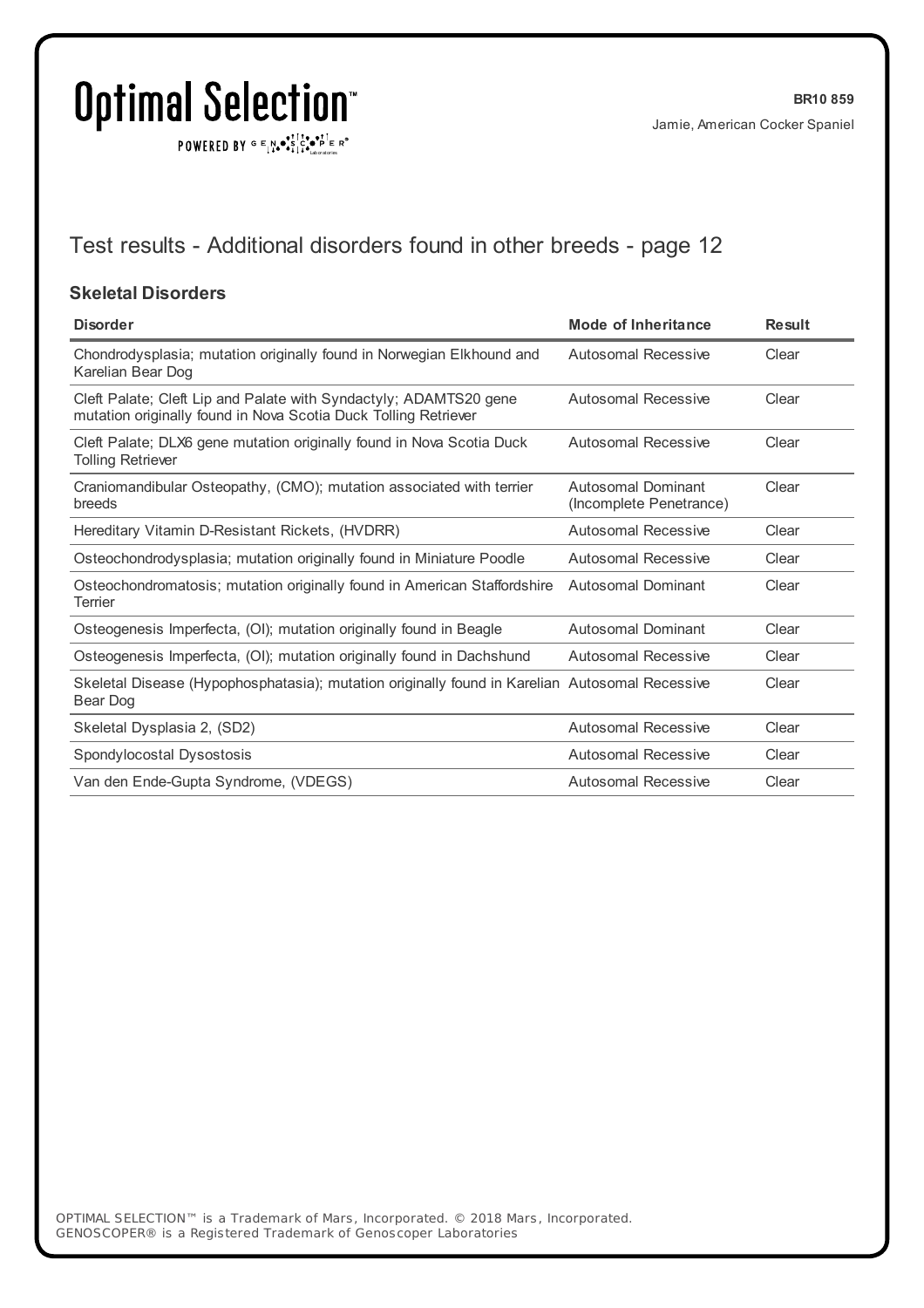$\texttt{POWERED BY} \xrightarrow{\mathbf{c}} \mathbb{I} \underset{\mathbf{a}}{\overset{\mathbf{r}}{\mathbf{a}}} \overset{\mathbf{r}}{\overset{\mathbf{r}}{\mathbf{s}}} \underset{\mathbf{a}}{\overset{\mathbf{r}}{\mathbf{a}}} \overset{\mathbf{r}}{\overset{\mathbf{r}}{\mathbf{s}}} \overset{\mathbf{r}}{\overset{\mathbf{r}}{\mathbf{s}}} \overset{\mathbf{r}}{\overset{\mathbf{r}}{\mathbf{s}}} \overset{\mathbf{r}}{\overset{\mathbf{r}}{\mathbf{s}}} \overset{\mathbf{r}}{\overset{\mathbf{r}}{\mathbf{s}}} \overset{\mathbf{r}}$ 

## Test results - Additional disorders found in other breeds - page 13

#### **Dermal Disorders**

| <b>Disorder</b>                                                                                                                   | <b>Mode of Inheritance</b> | <b>Result</b> |
|-----------------------------------------------------------------------------------------------------------------------------------|----------------------------|---------------|
| Dystrophic Epidermolysis Bullosa; mutation originally found in Central<br>Asian Ovcharka                                          | Autosomal Recessive        | Clear         |
| Dystrophic Epidermolysis Bullosa; mutation originally found in Golden<br>Retriever                                                | Autosomal Recessive        | Clear         |
| Epidermolytic Hyperkeratosis                                                                                                      | Autosomal Recessive        | Clear         |
| Focal Non-Epidermolytic Palmoplantar Keratoderma, (FNEPPK); mutation Autosomal Recessive<br>originally found in Dogue de Bordeaux |                            | Clear         |
| Hereditary Footpad Hyperkeratosis, (HFH)                                                                                          | Autosomal Recessive        | Clear         |
| Hereditary Nasal Parakeratosis, (HNPK); mutation originally found in<br>Greyhound                                                 | Autosomal Recessive        | Clear         |
| Ichthyosis; mutation originally found in American Bulldog                                                                         | Autosomal Recessive        | Clear         |
| Ichthyosis; mutation originally found in Great Dane                                                                               | Autosomal Recessive        | Clear         |
| Lamellar Ichthyosis, (LI)                                                                                                         | Autosomal Recessive        | Clear         |
| Lethal Acrodermatitis, (LAD); mutation originally found in in Bull Terrier<br>and Miniature Bull Terrier                          | Autosomal Recessive        | Clear         |
| Ligneous Membranitis                                                                                                              | Autosomal Recessive        | Clear         |
| Musladin-Lueke syndrome, (MLS)                                                                                                    | Autosomal Recessive        | Clear         |
| X-Linked Ectodermal Dysplasia, (XHED)                                                                                             | <b>X-linked Recessive</b>  | Clear         |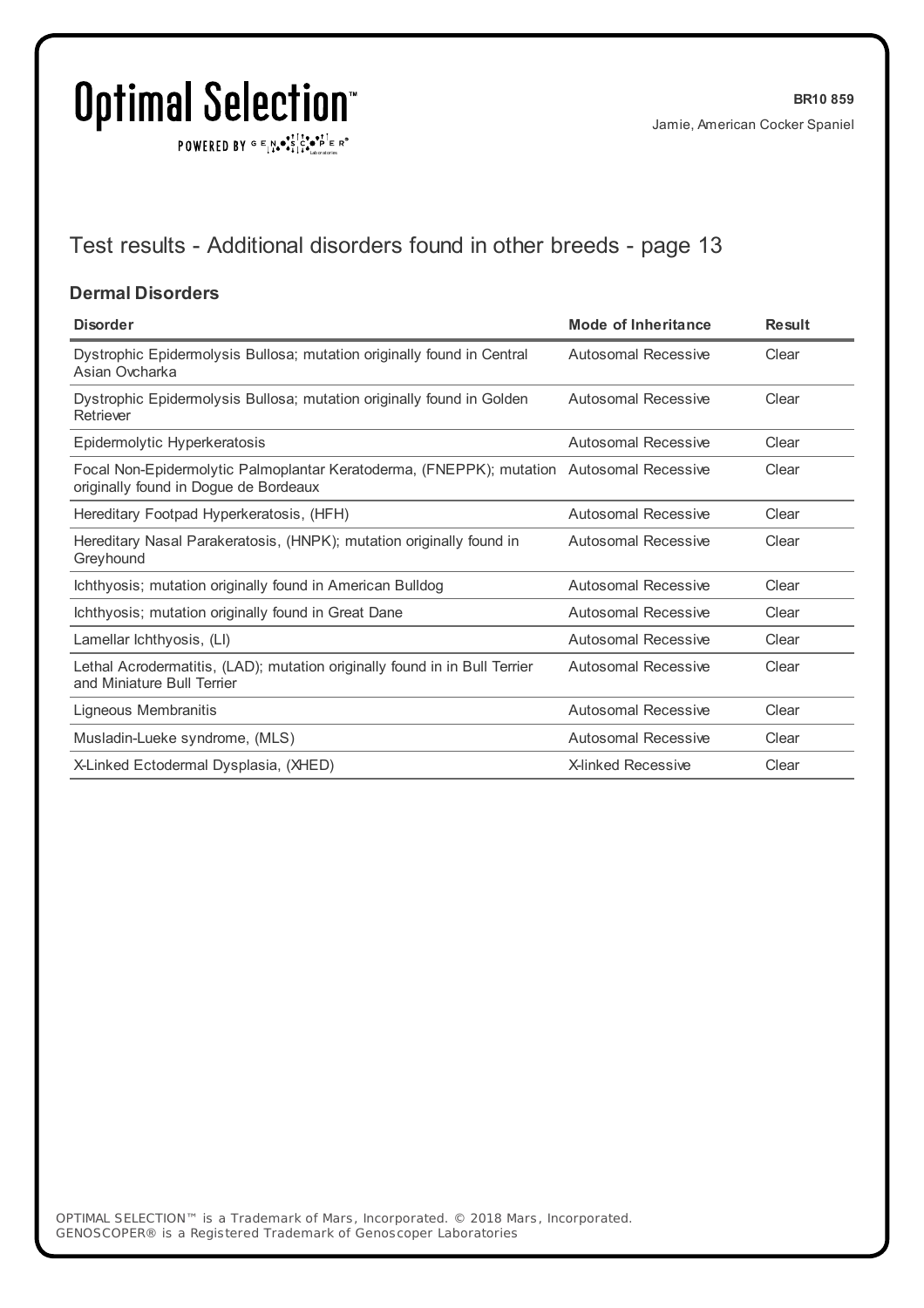$\texttt{POWERED BY} \xrightarrow{\mathbf{c}} \mathbb{I} \underset{\mathbf{a}}{\mathbf{a}} \bullet \underset{\mathbf{a}}{\mathbf{a}} \underset{\mathbf{b}}{\mathbf{a}} \circ \underset{\mathbf{b}}{\mathbf{b}} \overset{\mathbf{c}}{\mathbf{b}} \underset{\mathbf{b}}{\mathbf{b}} \circ \underset{\mathbf{c}}{\mathbf{b}} \overset{\mathbf{c}}{\mathbf{b}} \mathbf{c}} \mathbf{c}^{\circ}$ 

## Test results - Additional disorders found in other breeds - page 14

#### **Other Disorders**

| <b>Disorder</b>                                                                                                     | Mode of Inheritance | <b>Result</b> |
|---------------------------------------------------------------------------------------------------------------------|---------------------|---------------|
| Acute Respiratory Distress Syndrome, (ARDS); mutation originally found<br>in Dalmatian                              | Autosomal Recessive | Clear         |
| Amelogenesis Imperfecta, (AI)                                                                                       | Autosomal Recessive | Clear         |
| Amelogenesis Imperfecta, (AI); mutation originally found in Parson Russell Autosomal Recessive<br>Terrier           |                     | Clear         |
| Congenital Keratoconjunctivitis Sicca and Ichthyosiform Dermatosis,<br>(CKCSID)                                     | Autosomal Recessive | Clear         |
| Dental Hypomineralization; mutation originally found in Border Collie                                               | Autosomal Recessive | Clear         |
| Narcolepsy; mutation originally found in Dachshund                                                                  | Autosomal Recessive | Clear         |
| Narcolepsy; mutation originally found in Labrador Retriever                                                         | Autosomal Recessive | Clear         |
| Persistent Müllerian Duct Syndrome, (PMDS); mutation originally found in Autosomal Recessive<br>Miniature Schnauzer |                     | Clear         |
| Primary Ciliary Dyskinesia, (PCD)                                                                                   | Autosomal Recessive | Clear         |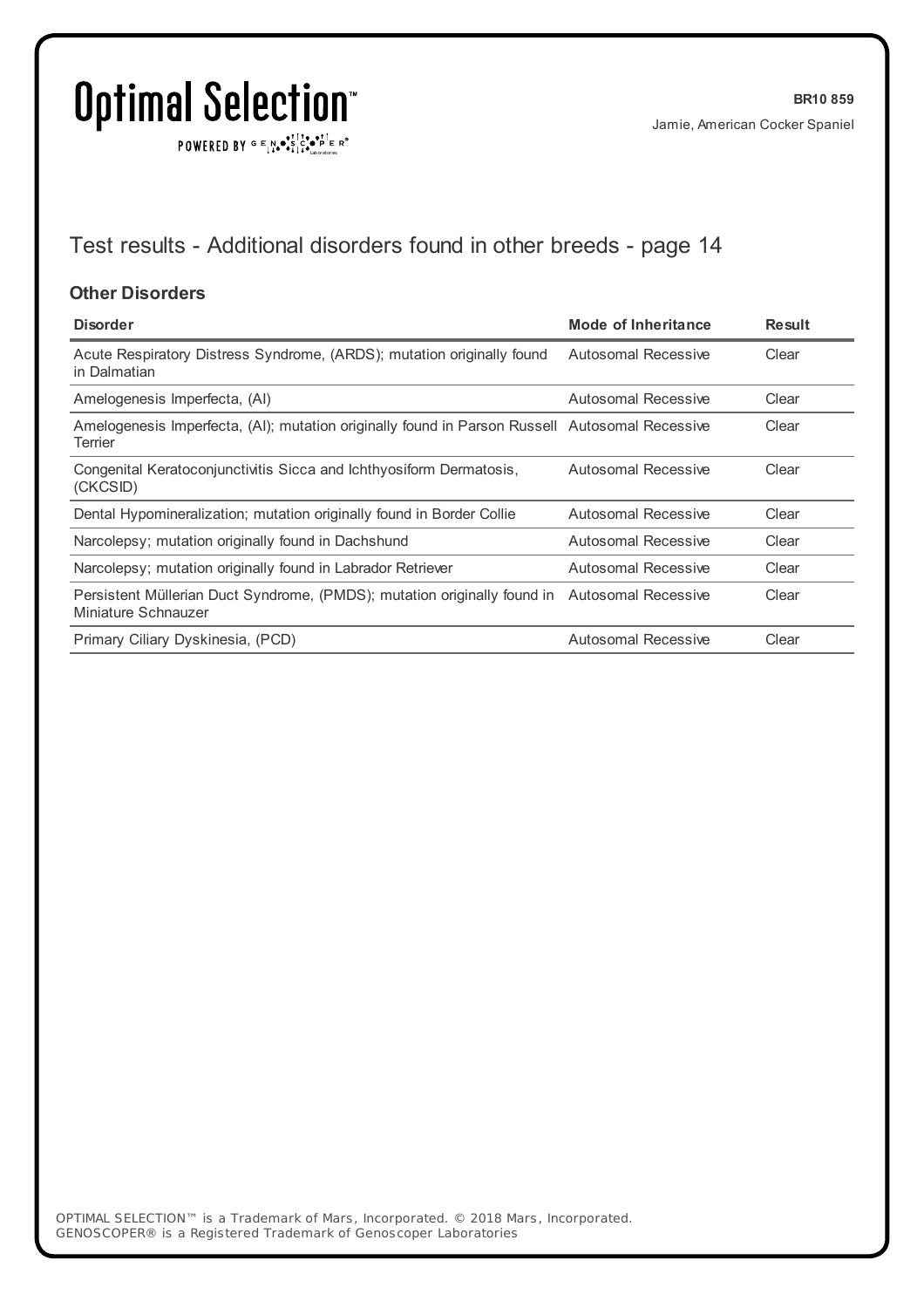POWERED BY  $G \in N$ .  $\mathbb{R}$ ,  $\mathbb{R}$ ,  $\mathbb{R}$ ,  $\mathbb{R}$   $\mathbb{R}$  is  $\mathbb{R}$ 

### APPENDIX Explanation of the results of the tested disorders

Autosomal recessive inheritance (ARI)

Clear - A dog carries no copies of the tested mutation and has no or reduced likelihood of developing and passing on the disease/condition.

Carrier - A dog carries one copy of the tested mutation. Carriers typically have a normal, healthy appearance but pass on the mutation to approximately 50% of their offspring.

At risk - A dog carries two copies of the tested mutation and is at high or increased risk of developing the disease/condition.

#### Autosomal dominant inheritance (ADI)

Clear - A dog carries no copies of the tested mutation and has no or reduced likelihood of developing and passing on the disease/condition.

At risk - A dog carries one or two copies of the tested mutation and is at high or increased risk of developing the disease/condition.

#### X-linked recessive inheritance (X-linked)

Clear - A dog carries no copies of the tested mutation and has no or reduced likelihood of developing and passing on the disease/condition.

Carrier - Female carriers typically have a normal, healthy appearance but carry one copy of the tested mutation on one of their X chromosomes. As males only have one X chromosome, there are no male carriers.

At risk - Female dogs at risk carrytwo mutated copies of the tested mutation. Males carry one copy of the tested mutation on their single X chromosome. Dogs at risk are at high or increased risk of developing the disease/condition.

Please note that the descriptions above are generalized based on typically observed inheritance patterns. When obtaining a 'carrier' or 'at risk' test result, always refer to the corresponding online test documentation for more detailed information on the condition and any exceptions.